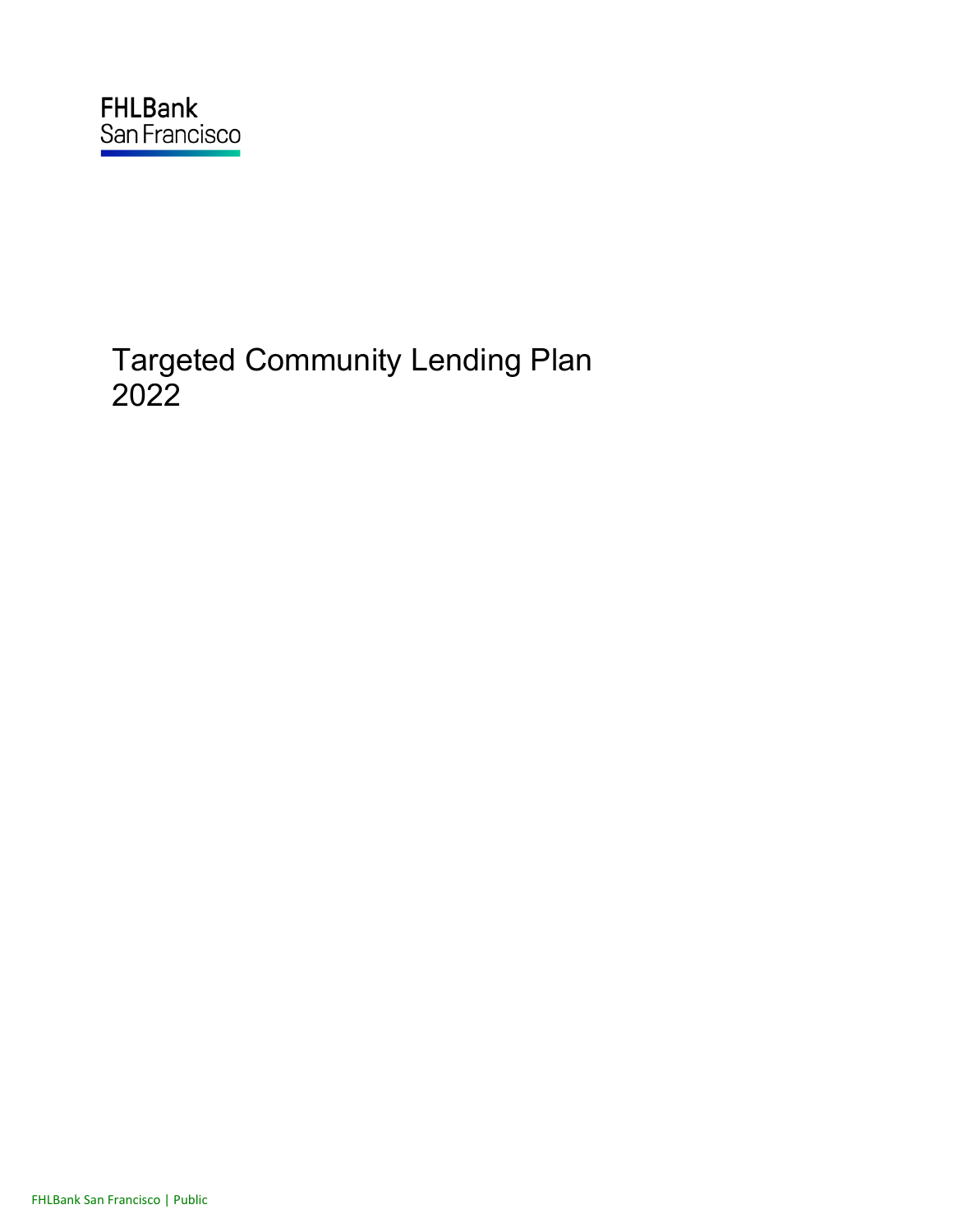# **Table of Contents**

| Addressing Needs & Opportunities: The Bank's Community Investment Programs20 |        |
|------------------------------------------------------------------------------|--------|
|                                                                              |        |
|                                                                              |        |
|                                                                              |        |
|                                                                              |        |
|                                                                              |        |
|                                                                              |        |
|                                                                              |        |
|                                                                              |        |
|                                                                              |        |
|                                                                              |        |
|                                                                              |        |
|                                                                              |        |
|                                                                              |        |
|                                                                              |        |
|                                                                              |        |
|                                                                              |        |
| Adopted 3/25/22                                                              | Page 2 |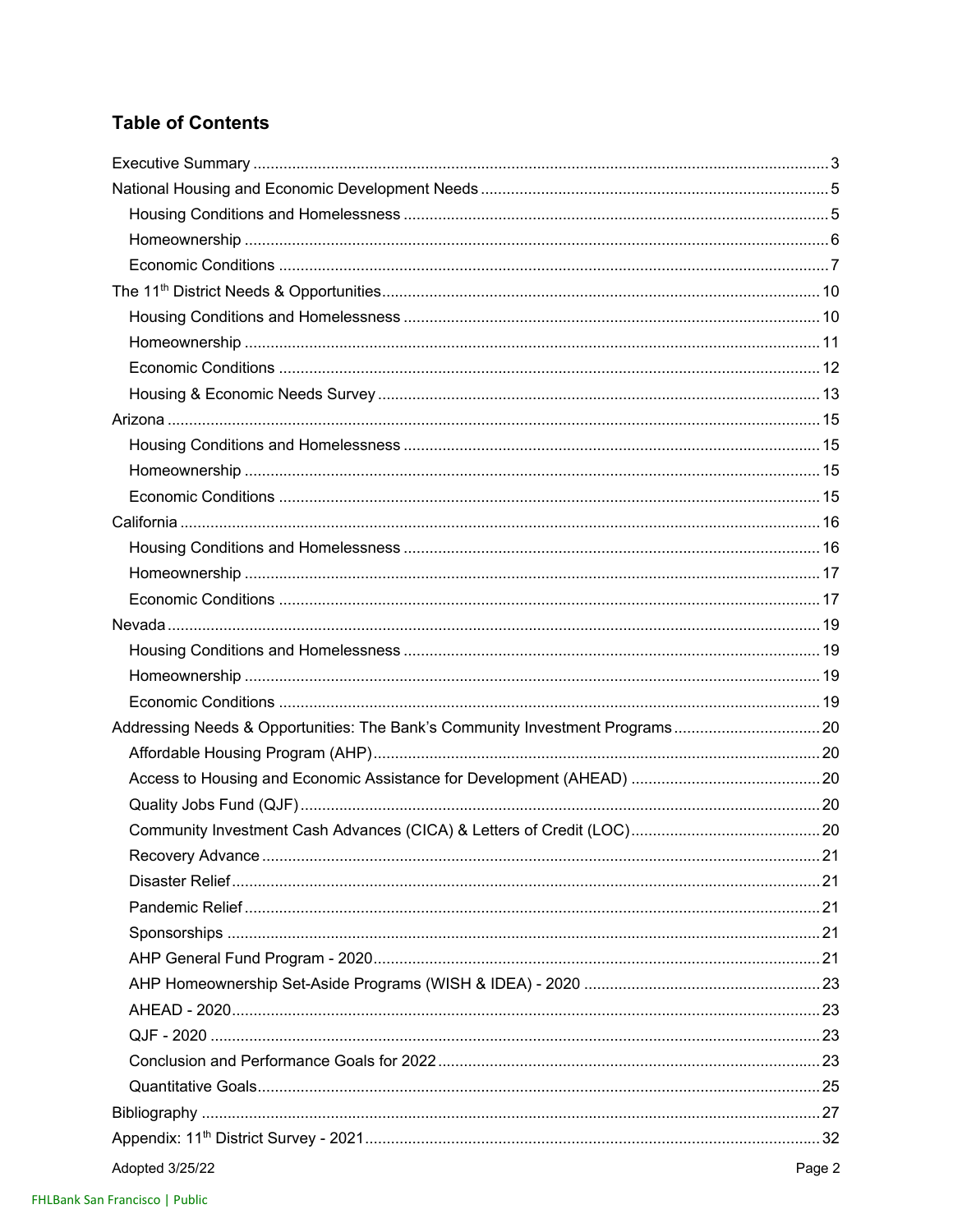### **Executive Summary**

Per the Federal Housing Finance Agency (FHFA) regulation section 1290.6, each Federal Home Loan Bank's community support program is required to include an annual Targeted Community Lending Plan (Plan) approved by the Bank's Board of Directors which shall:

- (i) Reflect market research conducted in the Bank's district;
- (ii) Describe how the Bank will address identified credit needs and market opportunities in the Bank's district for targeted community lending;
- (iii) Be developed in consultation with (and may only be amended after consultation with) its Advisory Council and with members, housing associates, and public and private economic development organizations in the Bank's district;
- (iv) Establish quantitative targeted community lending performance goals; and
- (v) Identify and assess significant affordable housing needs in its district that will be addressed through its Affordable Housing Program.

Per the regulation, the Bank continuously conducts market research to identify housing and economic development needs, community lending credit needs, and market opportunities in the Bank's district of Arizona, California, and Nevada. Since the 2021 Plan was published in October 2020, the Bank has continued to focus particularly on key needs related to poverty and the demand for affordable housing, racial disparity in housing and economic development, and the COVID-19 pandemic. In addition, this 2022 Plan identifies housing and economic needs related to climate change. The Bank consulted its Affordable Housing Advisory Council (AHAC), members, a housing associate, and economic development organizations in the district to conduct this research, develop and implement the 2022 Plan, and establish performance goals. This research and consultation included:

- Consultation with AHAC on district needs and the Plan outline.
- A survey of members, a housing associate, and nonprofit organizations on the housing and economic development needs in the district.
- Review of established national, state, and local reports on housing and economic development needs.
- Participation in key housing and economic development conferences and webinars in the district.

As a result, the Bank identified the following key information related to housing and economic needs and opportunities:

- The Bank's district survey identified family, homeless, permanent, rental, and new construction housing as priorities.
- The district's needs are similar to or greater than those of the U.S. overall, especially in the areas of income and homelessness.
- The Bank's district has the greatest shortage of affordable housing for extremely low-income households in the U.S.
- There is significant racial and gender disparity in income, housing cost burden, homelessness, homeownership, small business ownership, and the impact of the COVID-19 pandemic.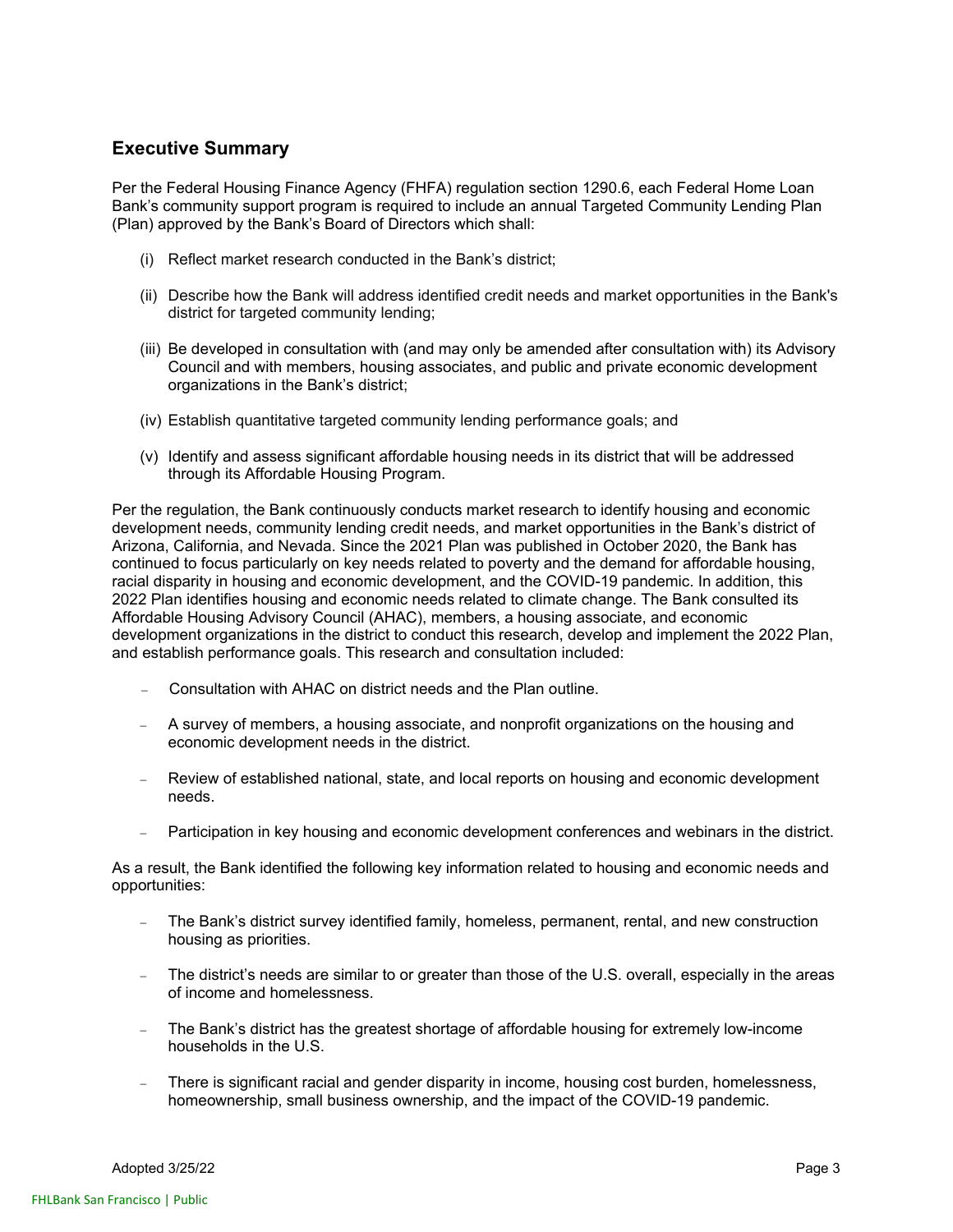- Supportive services are an essential part of housing and economic needs both nationally and in the district.

Over the past few decades, the Bank's community investment programs have achieved substantial milestones in addressing district needs and opportunities. The Bank has created Plan goals for 2022 to strengthen the impact of the programs and build on these milestones. The Plan also describes potential changes to the Bank's programs to address district priorities.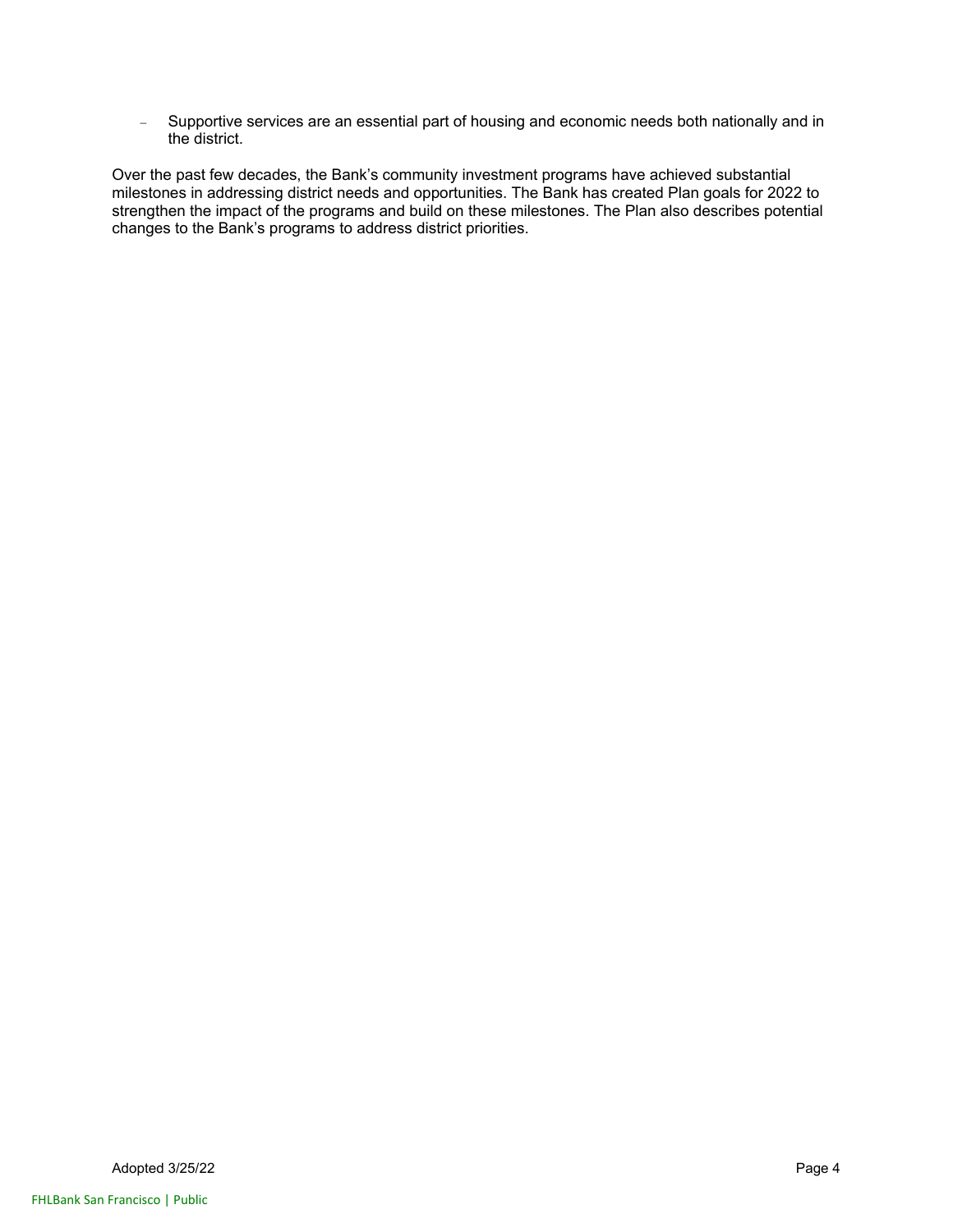### **National Housing and Economic Development Needs**

### **Housing Conditions and Homelessness**

The demand for affordable housing in the U.S. continues to be strong. According to the National Low Income Housing Coalition's (NLIHC) 2021 report *The GAP*, there are only four million affordable rental homes available for 10.8 million extremely low-income renters.<sup>1</sup> The report states that "Black, Native American, Latino, and Asian households are more likely than white households to be extremely lowincome renters" and that "Twenty percent of Black households, 18% of American Indian or Alaska Native households, 14% of Latino households, and 10% of Asian households are extremely low-income renters." In addition, seniors or people with disabilities make up 48% of extremely low-income renter households.

Homelessness increased across the U.S. by two percent from 2019 to 2020 according to the U.S. Department of Housing and Urban Development's (HUD) 2020 *Annual Homeless Assessment Report (AHAR) to Congress*. This change was driven by an increase in unsheltered individuals. In 2019, 63% of people experiencing homelessness were sheltered and 37% were unsheltered per the 2019 *AHAR* report. In comparison, the 2020 report states that "On a single night in 2020, roughly 580,000 people were experiencing homelessness in the United States. Six in ten (61%) were staying in sheltered locations emergency shelters or transitional housing programs—and nearly four in ten (39%) were in unsheltered locations such as on the street, in abandoned buildings, or in other places not suitable for human habitation."

The 2020 *AHAR* report states that **"**African Americans and indigenous people (including Native Americans and Pacific Islanders) remained considerably overrepresented among the homeless population compared to the U.S. population." African Americans accounted for 39% of all people experiencing homelessness in 2020 and 53% of people experiencing homelessness as members of families with children, despite being 12% of the U.S. population. American Indian, Alaska Native, Pacific Islander and Native Hawaiian populations accounted for only one percent of the total U.S. population yet represent five percent of the homeless population and seven percent of the unsheltered population. In contrast, White people make up 74% of the U.S. population and 48% of all people experiencing homelessness.

Housing needs continue to have a significant connection with the COVID-19 pandemic. As of August 2021, there were over 39 million COVID-19 reported cases and over 637,000 COVID-19 deaths in the U.S. according to the Centers for Disease Control and Prevention (CDC). As the NLIHC report *The Gap* states, "the pandemic makes clear that affordable homes are a prerequisite for individual and public health." The report notes that people experiencing homelessness, overcrowding, or housing instability are at greater risk of contracting COVID-19 because transmission of the virus is more likely in places where people can't maintain safe social distancing, such as in shelters or crowded homes. Furthermore, the report highlights that racial disparities in housing (Blacks, Native Americans, and Latinos are more likely than Whites to experience homelessness and overcrowded housing) have contributed to people of color being significantly more likely to contract, be hospitalized for, and die from COVID-19. Per the CDC, Hispanic people are almost twice as likely as White people to contract the virus, American Indian/Alaska Native people are 3.4 times more likely as White people to be hospitalized from the virus, and Black people are twice as likely as White people to die from the virus.

The effects of housing needs on pandemic infection rates are compounded by the fact that there have been low vaccination rates among communities of color. According to research from the Kaiser Family Foundation (KFF), "Black and Hispanic people have received smaller shares of vaccinations compared to their shares of cases and compared to their shares of the total population in most states." The study found that in California, while Hispanic people make up 40% of the total population, and account for 63% of COVID-19 cases and 48% of deaths, only 30% of vaccinations have gone to Hispanic people.

In addition to housing needs affecting the pandemic, the pandemic has affected housing needs by widening racial disparities. Per the NLIHC report *The Road Ahead for Low Income Renters*, the Census

<sup>&</sup>lt;sup>1</sup> Households with an income at or below 30% of the HUD Area Median Income (AMI)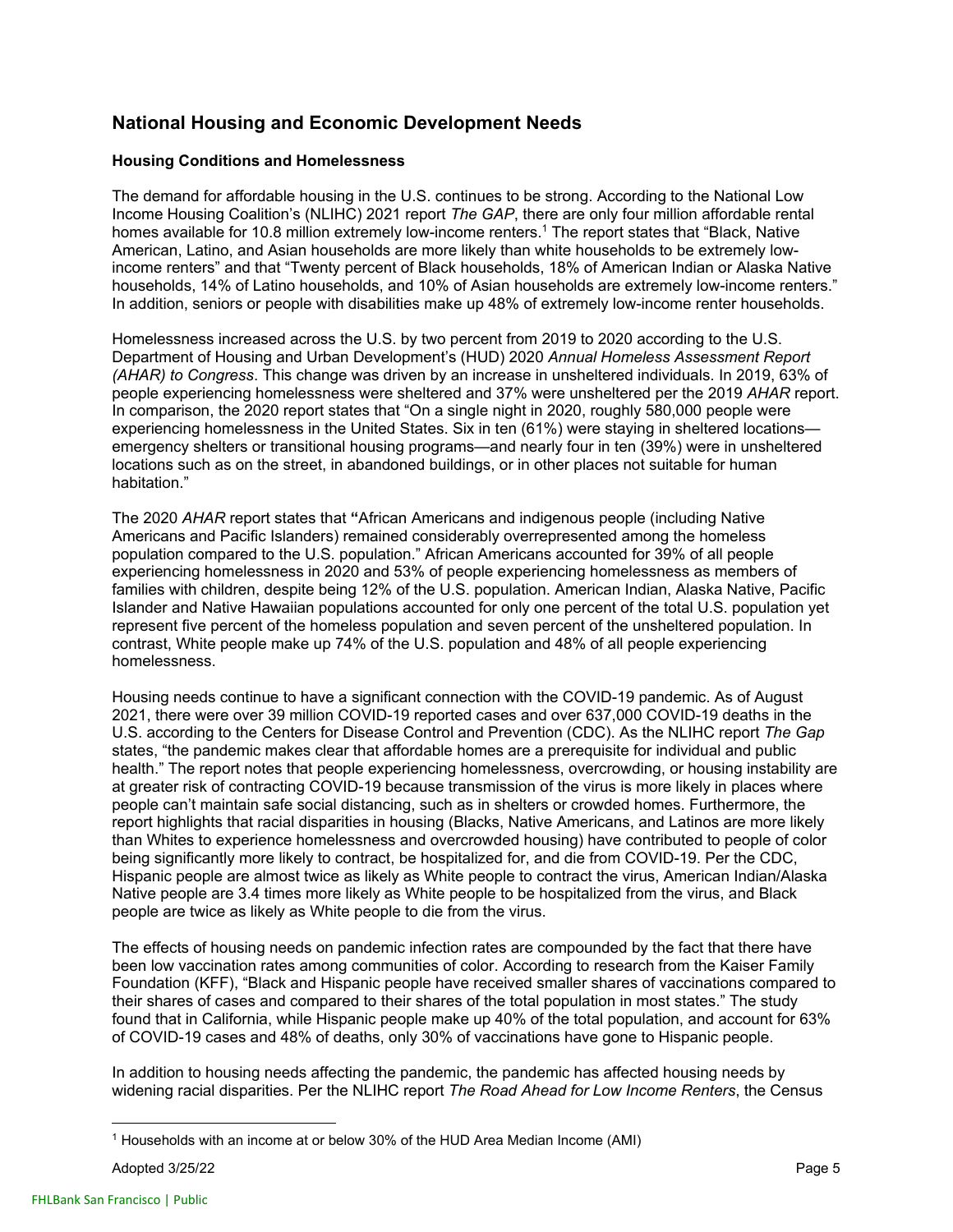Bureau's Household Pulse Survey shows that "millions of renter households lost employment income and millions fell behind on their rent during the pandemic." The report states that many lower-income renters have had, and will continue to have, trouble paying rent*.* As of July 2021, approximately 6.5 million renter households were behind on rent, and more than half of those households had annual incomes less than \$35,000. Renters of color were more likely to be struggling with rent: over 26% of Black renters were behind on rent, 20% of Latino renters, and 19% of Asian renters, compared to only 11% of White renters. Bank AHAC members have stated that many low-income tenants have chosen to avoid paying utilities during the pandemic in order to afford rent payments, and some families have been living in overcrowded conditions in order to afford rent.

Furthermore, despite eviction moratoriums, Black and Hispanic renters face a disproportionate risk of eviction. An Urban Institute survey found that between March and September 2020, 7.8% of Black renters and 7.7% of Hispanic renters reported receiving an eviction notice or being threatened with eviction, compared to 2.1% of White renters. The Federal Trade Commission and Consumer Financial Protection Bureau also found that "Many of the tenants at risk of eviction are older Americans and people of color, who already experience heightened risks from COVID-19."

Aside from the pandemic's impact on housing affordability, it has also affected other housing and health issues for people. A recent U.C. Davis study found that while pandemic-related lockdowns may have decreased the spread of COVID-19, they appear to have increased domestic violence. The study states that "Extra stress in the COVID-19 pandemic caused by income loss, and lack of ability to pay for housing and food has exacerbated the often silent epidemic of intimate partner violence." Another study conducted by the Council on Criminal Justice, a nonpartisan think tank, found that domestic violence incidents increased by 8.1% in the U.S. following the stay-at-home orders. The Bank's AHAC has reported increased domestic violence among affordable housing residents during the pandemic, and the need for services to address this issue.

Lastly, along with the pandemic, climate change has had a negative impact on housing. The United Nations' (UN) *Climate Change 2021* report states that "Human-induced climate change is already affecting many weather and climate extremes in every region across the globe. Evidence of observed changes in extremes such as heatwaves, heavy precipitation, droughts, and tropical cyclones, and, in particular, their attribution to human influence, has strengthened since [the previous UN report on climate change]." According to the Aspen Institute, the frequency and reoccurrence of climate-related disasters, such as floods, storms, wildfires, droughts, and heatwaves, have exacerbated affordable housing crises around the country. Renters face challenges in accessing federal disaster aid and finding housing after a disaster due to higher rent prices and limited supplies of rental housing.

### **Homeownership**

Consistent with rental housing, there was a growing lack of affordability for homeownership. The May 2021 FHFA *Housing Price Index* report notes that U.S. house prices increased by 12.6% from the first quarter of 2020 to the first quarter of 2021. The increase has more than doubled since the previous year: the May 2020 FHFA *Housing Price Index* report noted that U.S. house prices increased by 5.7% from the first quarter of 2019 to the first quarter of 2020. Research from the Harvard Joint Center for Housing Studies provides several reasons that, cumulatively, seem to be causing the sharp increase in house prices despite an economic downturn:

- 1. Ultra-low interest rates
- 2. Housing production shortfall
- 3. Fewer houses for sale
- 4. A shift in family spending towards housing
- 5. A pandemic-induced acceleration in the purchase of second homes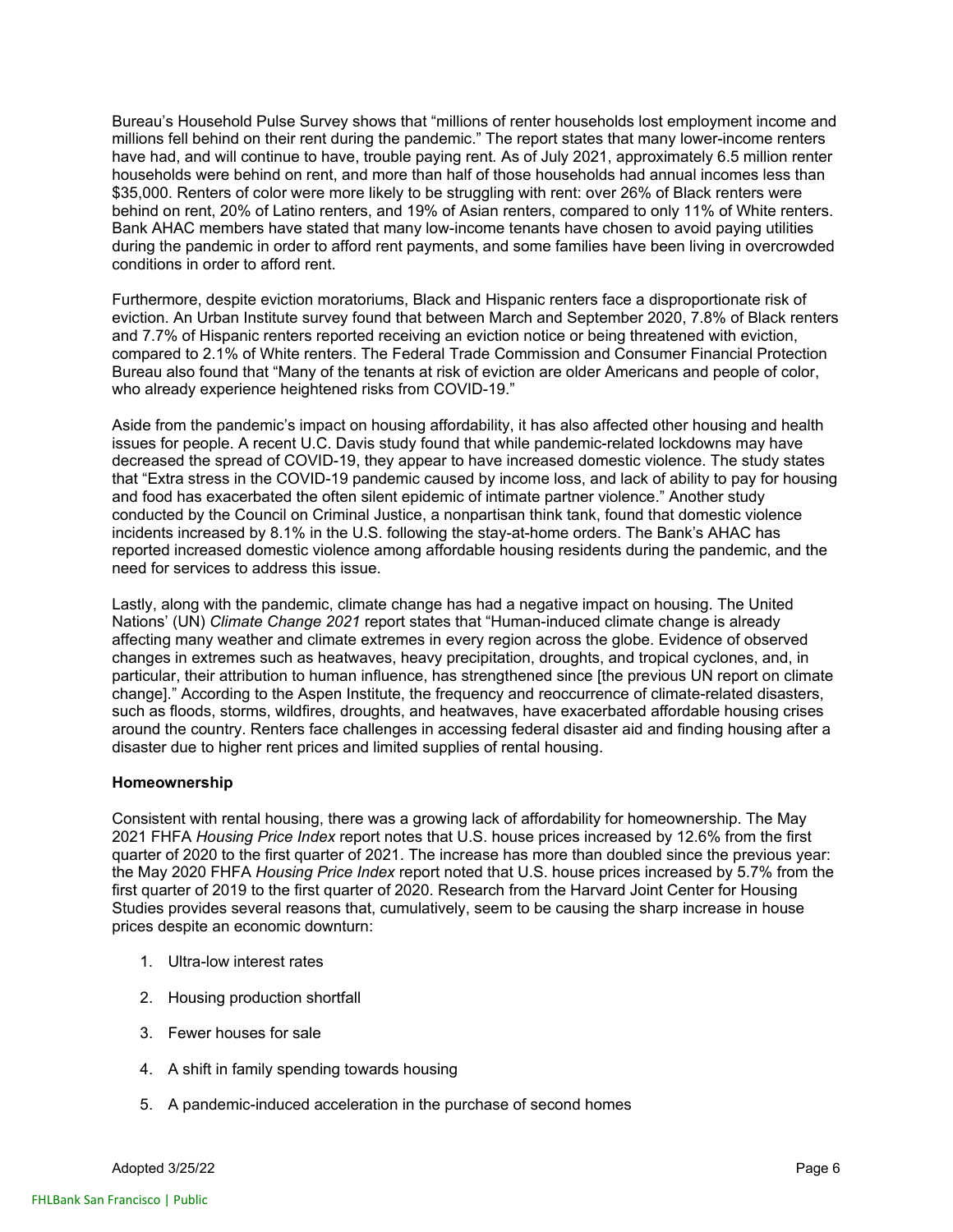The study further states that housing production has yet to recover from the impacts of the 2008 financial crisis and estimates that the shortfall of units ranges between three and five million. While the production shortfall is not new, household spending patterns shifted during the pandemic: less spending on travel, entertainment, and eating out, and more on housing, especially since many households needed more space to work from home.

There continues to be racial disparity in homeownership rates. *The Gap* report explains the history of this discrimination and its impact on inequality today. The report states that: "One reason white households are more likely than people of color to be homeowners is the immense racial wealth gap, which is the product of centuries of slavery, Jim Crow, and ubiquitous anti-Black discrimination. Even after the end of many of these institutions and practices, our society has failed to redress the economic inequalities already engendered by racist policies, and those inequalities persist today."

Recent studies have found that the COVID-19 pandemic and economic downturn may widen the homeownership gap between White and Black households. U.C. Berkeley's Terner Center for Housing Innovation found that nearly 20% of Black homeowners were behind on their mortgage payments in December 2020, compared to less than 10% of White households. In addition, an article in The Wall Street Journal notes that tighter lending standards and the pandemic's impact on Black Americans' health and employment could make it harder to buy a home or keep the one they have. Per the Federal Reserve Bank of St. Louis, homeowners of color also face disproportionate risk of foreclosure. As of February 2021, 4.7% of White homeowners reported being behind on housing payments, compared to 10.5% of Hispanic homeowners and 13.4% of Black homeowners.

Climate change has also affected homeownership housing. As natural disasters become more severe and frequent, homeowners will need to repair and rebuild or find more stable housing elsewhere. Per the Aspen Institute, "Those who are forced to move will often face displacement and a loss of their stability and community, as well as a drain on their financial resources." As with the pandemic, climate change has widened racial disparities in homeownership. The Aspen Institute points to research that analyzed changes in household wealth in counties across the U.S. with high damage from natural disasters between 1999 and 2013. The researchers found that over the 14-year period, White wealth in high damage counties increased by an average of \$126,000, compared to an average loss of \$27,000 and \$29,000 in wealth for Black and Latinx households, respectively. The Aspen Institute states that "With white households' accumulated wealth at 10 times that of an average Black household, the consistent and damaging occurrence of natural disasters is likely to contribute to increasing the racial wealth gap."

### **Economic Conditions**

The pandemic continues to have a negative impact on the economy in terms of employment, wages, small businesses, and housing construction. This is especially the case for women, people of color, and low-income households. First, while unemployment in the U.S. is not as severe as it was during the beginning of the pandemic, it increased from 3.7% to 5.9% during the period of June 2019 to June 2021 per the U.S. Bureau of Labor Statistics (BLS). BLS data demonstrates the racial disparity in employment, and provides the following unemployment rates for June 2021: Whites 5.2%, Blacks 9.2%, Hispanics 7.4%, and Asians 5.8%.

According to the Pew Research Center, from February 2020 to February 2021, about 600,000 more women left the workforce than men, despite making up slightly less than half the workforce. The Federal Reserve estimates nearly 75% of the women leaving the workforce were mothers or parents. On top of the gender disparity, mothers in the lowest income bracket (less than \$50,000 annual family income) exited the labor force at four times the rate of mothers in the highest income bracket (greater than \$100,000 annual family income), indicative of the lack of childcare resources at the lowest income levels.

The Pew Research Center noted that for the women leaving the labor force, Hispanic and Black women represented 46% of the total decrease while representing less than 33% of the labor pool. For comparison across different races, the decrease in labor force participation was 3.6% for Hispanic women, 3.4% for Black women, 1.9% for Asian women, and 1.3% for White women. Per the Congressional Research Service, one reason for these disparities is that the service sector, which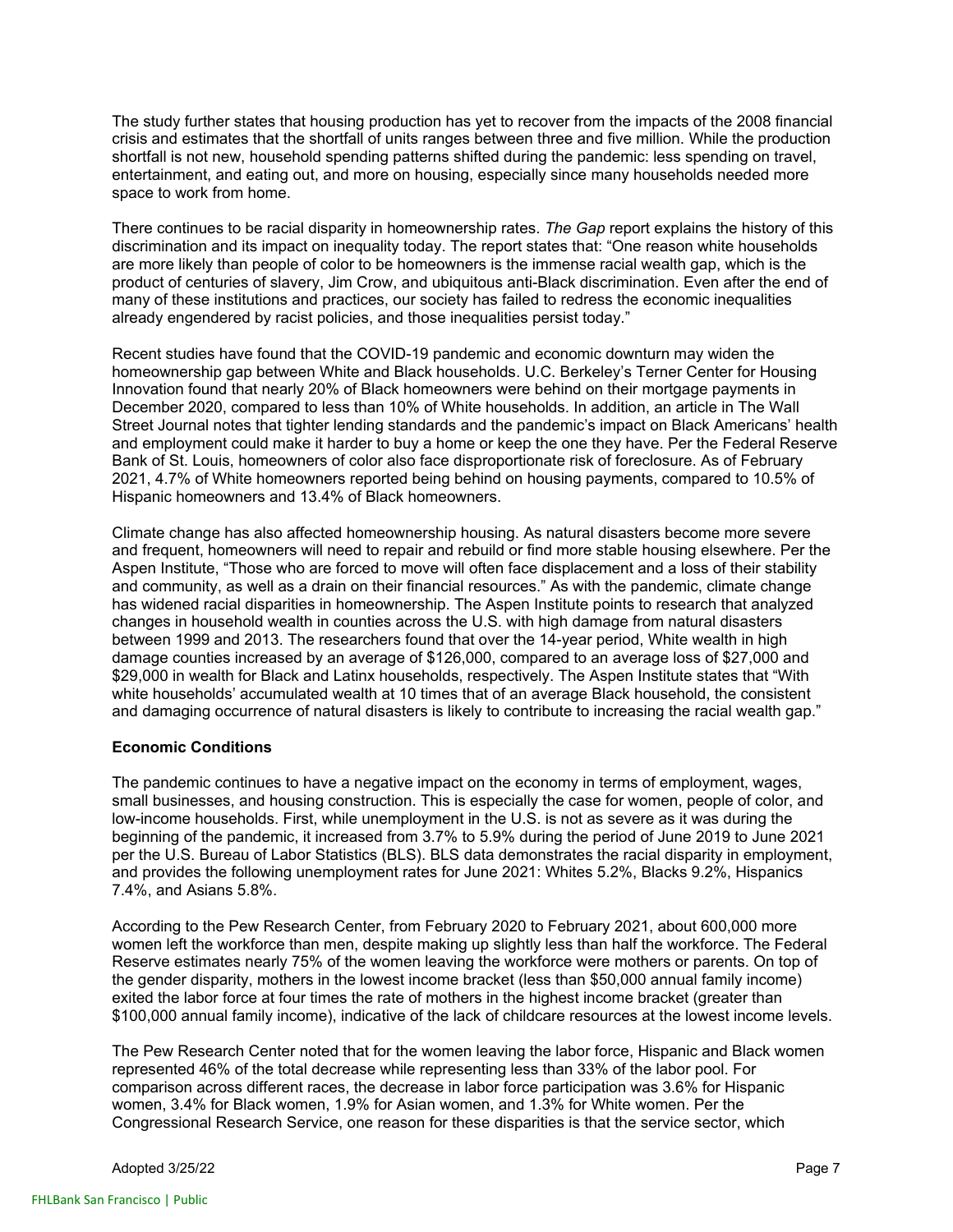employs more women than men and a disproportionate number of Hispanic women, has lost more jobs during the pandemic than any other sector. The public sector, which employs a disproportionate number of Black women per the U.S. Department of Labor, has experienced the second largest number of job losses during the pandemic according to the Congressional Research Service.

Despite reports on worker shortages in the service sector, the Economic Policy Institute (EPI) found that low wages, caregiving responsibilities, and continued health concerns are driving unemployment rather than worker shortages. Like unemployment, wages also continue to reflect the lack of gender equity in the economy. The 2020 U.S. Census report *Income and Poverty in the United States* notes that income inequality remained relatively constant between 2018 and 2019 with women earning about 82 cents for every dollar earned by men. The report also states that the poverty rate for women was 11.5% in 2019 compared to 9.4% for men.

In addition, low wages continued to drive the demand for affordable housing and housing cost burden for low-income households. *The Gap* report states that "Twelve of the twenty largest occupations in the country, including home health aides, janitors, and food servers, provide a median wage lower than what is needed for a full-time worker to afford modest rental housing." According to the report, about 70% (7.6 million) of extremely low-income renter households are severely cost burdened, spending more than half of their incomes on housing costs, which leaves little for other necessities such as food, transportation, and childcare.

The pandemic's impact on employment and wages is connected to its impact on small businesses. In 2018, firms with less than 500 employees accounted for 46.8% of the private-sector workforce per the U.S. Census Bureau. According to the Federal Reserve Banks' *Small Business Credit Survey: 2021 Report on Employer Firms,* most small businesses reported declines in revenues and employment between 2019 and 2020. The survey states that 78% of firms reported decreases in revenues, and 46% reduced their workforce during this time. The survey also notes that, in 2020, 57% of businesses characterized their financial condition as "fair" or "poor," and that four out of five businesses reported experiencing financial challenges. In response to those challenges, firms reported taking the following actions:

- 62% used owner's personal funds.
- 55% cut staff, hours, and/or downsized operations.
- 52% obtained funds through grants, crowdfunding, or donations.
- 50% took out debt.
- 38% made a late payment or did not pay.
- 9% took other action.
- 3% took no action.

The Federal Reserve Bank published a companion report to the survey above called *Small Business Credit Survey: 2021 Report on Firms Owned by People of Color.* For employer firms, the survey revealed that businesses owned by people of color reported greater challenges than White-owned businesses: "While 79% of Asian-owned firms and 77% of Black-owned firms reported that their financial condition was poor or fair, 54% of white-owned firms reported similar conditions." In addition, 90% of Asian-owned businesses reported a decline in revenue, the largest decrease of any type of business owner. Asianowned businesses also experienced the largest increase in financial challenges over the last few years of the report, from being at a similar level as White-owned businesses in 2017 to having financial challenges worse than Hispanic-owned businesses and at a similar level as Black-owned businesses in 2020. For Black-owned businesses, the biggest challenge businesses expected to face was credit availability. Only 13% of Black-owned businesses that sought financing received the full amount requested, compared to 40% of White-owned businesses that sought financing and received the full amount. This resulted in 74%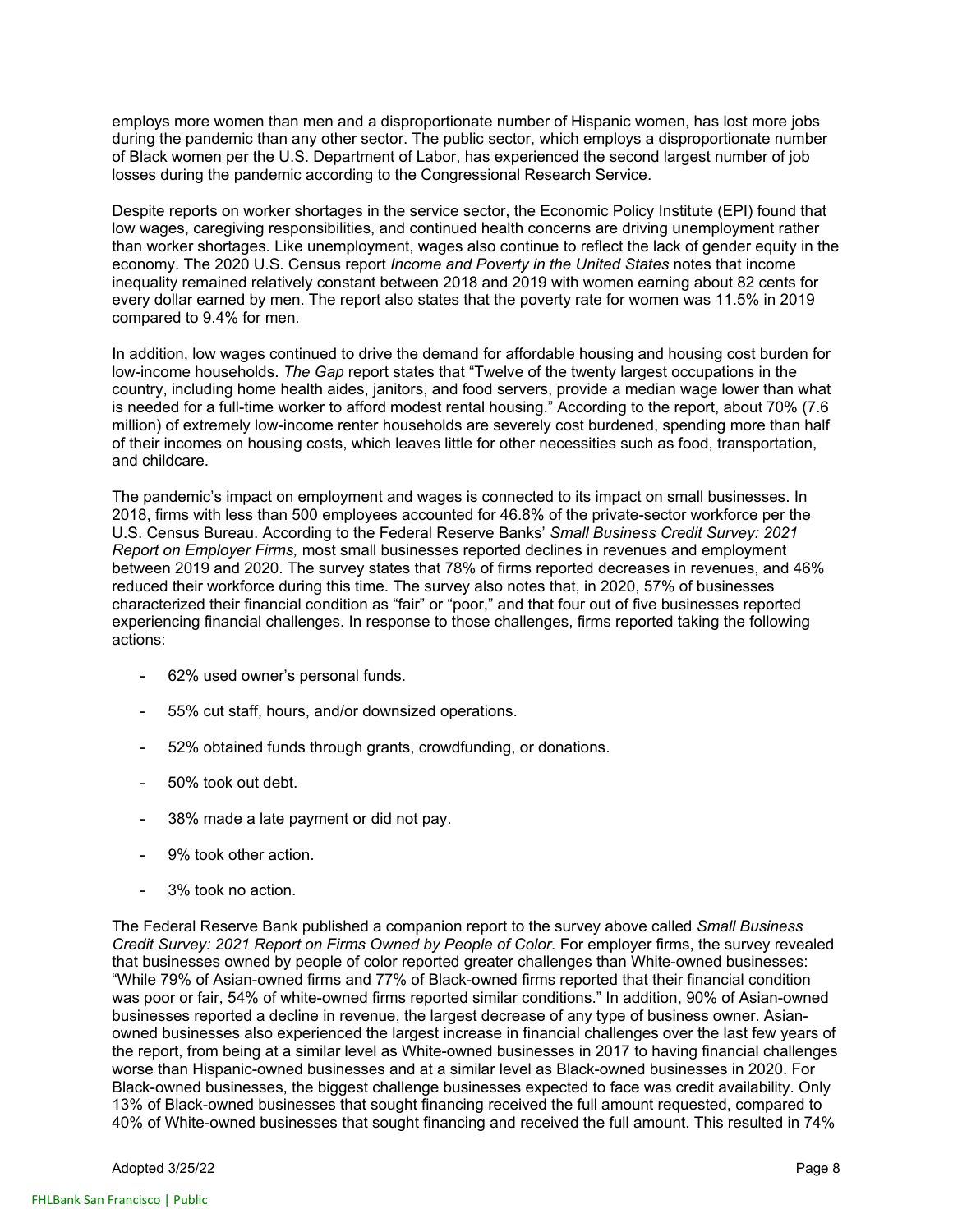of Black-owned businesses using personal funds to sustain operations, a challenging situation considering the disparities in Black wealth compared to other racial categories. The racial disparities across small businesses were exacerbated by disparities in the Paycheck Protection Program (PPP). A National Community Reinvestment Coalition study showed that White applicants for small business PPP loans received more favorable treatment than Black applicants in terms of the information provided and products offered.

Consistent with employment and wage inequality, there is gender disparity in small business ownership and financing. The Federal Reserve Bank survey notes that about 64% of small businesses were menowned, 21% were women-owned, and 16% were equally owned by men and women in 2020.

Lastly, the pandemic increased housing construction costs by compounding pre-pandemic workforce shortages and raw materials costs. Per the BLS, the construction industry lost 238,000 jobs between February 2020 and June 2021. A 2020 Associated General Contractors of America (AGC) survey of construction firms found that 52% reported difficulty in filling positions. Another AGC survey in 2021 found that nearly 85% of respondents reported that materials, parts, and supplies costs have increased over the past year, and 52% reported experiencing project delays or disruptions due to a shortage of materials, equipment, or parts. The Bank's AHAC has frequently reported that affordable housing costs have been increasing due to increased materials costs during the pandemic.

A comparison of the key national data on housing and economic needs to the Bank's district, including needs related to the pandemic, is provided in the following sections.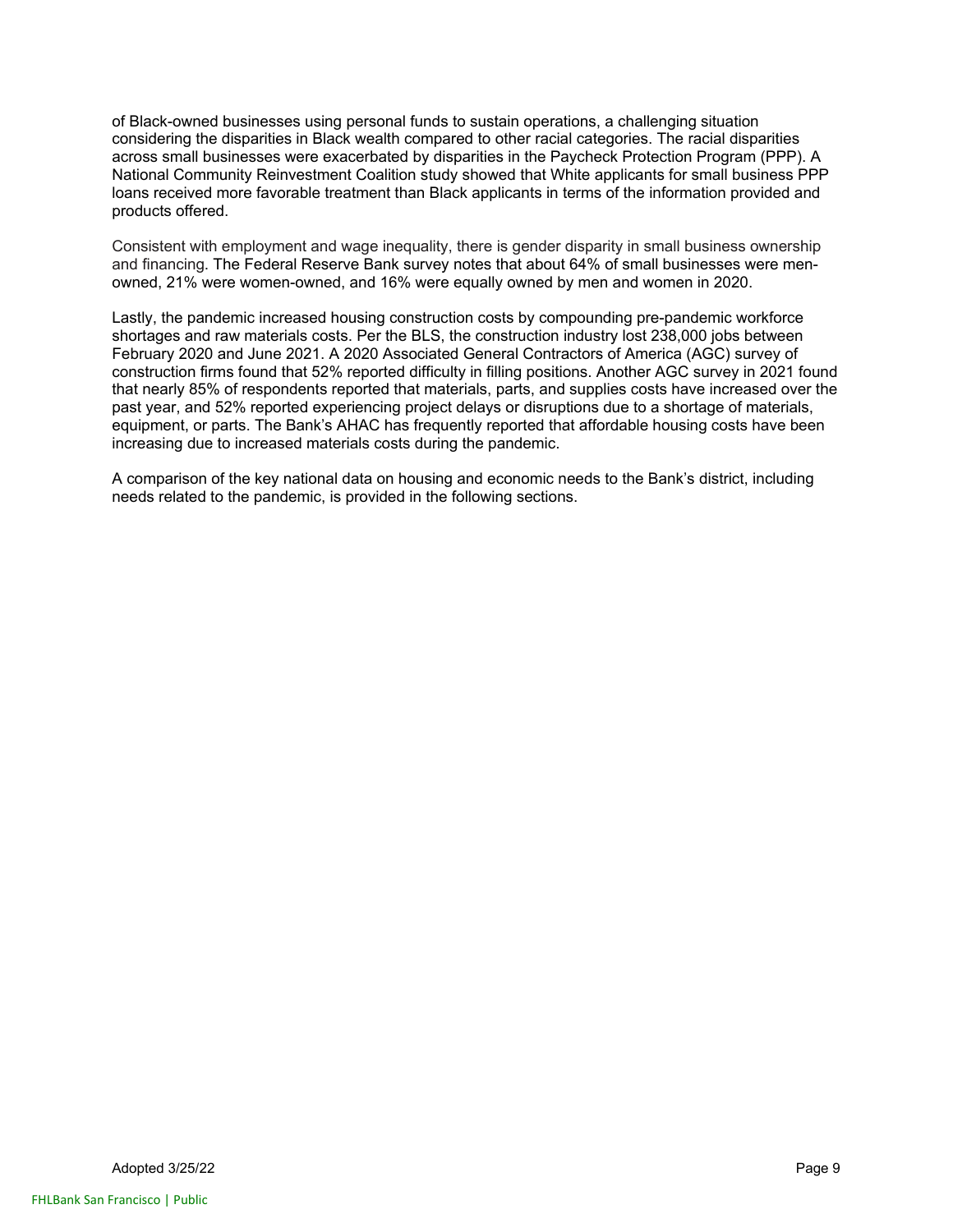### **The 11th District Needs & Opportunities**

Overall, the Bank's district of Arizona, California, and Nevada varied in how each state experienced housing and economic needs compared to the rest of the U.S. The sections below provide detailed comparisons between national and state data in the key need areas of housing affordability and homelessness, economic conditions, and the impact of the pandemic. These needs represent market opportunities, which are being addressed by the Bank as described in the following section on community investment programs.

### **Housing Conditions and Homelessness**

The tables below show how housing affordability and homelessness vary within the Bank's district compared with the U.S. average. Overall, the district continues to experience a severe shortage of affordable housing compared to the rest of the nation. NLIHC's *The Gap* report ranks Nevada, California, and Arizona in that order as three of the top four states in the nation where "extremely low-income renters face the greatest challenges in finding affordable homes."<sup>2</sup> Similarly, the affordable housing need for very low-income renters was greater in the district than the U.S. overall. Consistent with the national average, there is a gap between the wage needed to afford housing and the average wage across the district, with California having the second largest gap in the U.S. after Hawaii.

|                                                                                                          | U.S. Compared to District (Rental Affordability) <sup>3</sup>                              | <b>U.S.</b> | <b>Arizona</b> | <b>California</b> | <b>Nevada</b> |
|----------------------------------------------------------------------------------------------------------|--------------------------------------------------------------------------------------------|-------------|----------------|-------------------|---------------|
| Rental homes affordable and available per 100<br>Extremely Low Income (ELI <sup>4</sup> ) renters - 2019 |                                                                                            | 37          | 26             | 24                | 20            |
| ELI households with severe housing cost burden<br>2<br>$-2019$                                           |                                                                                            | 70%         | 75%            | 76%               | 81%           |
| 3                                                                                                        | Rental homes affordable and available per 100<br>Very Low Income ( $VLI5$ ) renters - 2019 | 60          | 49             | 34                | 38            |
| $\overline{4}$                                                                                           | VLI households with severe housing cost burden<br>$-2019$                                  | 30%         | 34%            | 47%               | 43%           |
| 5                                                                                                        | Hourly wage needed to afford fair market rent for<br>a 2-bedroom unit - 2021 estimate      | \$24.90     | \$22.30        | \$39.03           | \$21.83       |
| 6                                                                                                        | Average renter wage - 2021 estimate                                                        | \$18.78     | \$18.12        | \$24.89           | \$17.52       |

While the percentage of people experiencing homelessness between 2019 and 2020 remained about the same in the U.S. and Arizona, and Nevada saw a small decline, there was an increase in homelessness in California, and the number of people experiencing homelessness in both California and Nevada continued to be above the national average. The percentage of unsheltered homeless increased in the U.S., as well as in Arizona and Nevada, and decreased slightly in California. For the percentage of people experiencing homelessness who were unsheltered, HUD's 2020 *Annual Homeless Assessment Report* ranks California number one and Nevada number two. For the percentage of unsheltered *individuals*, the report ranks California number one, Nevada number three, and Arizona number four.<sup>6</sup> California had the highest rate of homelessness among veterans in the U.S., with 77 of every 10,000 veterans experiencing homelessness.

 $^2$  The top four states in order are: Nevada, California, Oregon, and Arizona  $^3$  Source: NLIHC

 $4$  ELI renters are households with an income at or below 30% of the HUD Area Median Income (AMI)  $5$  VLI renters are households with an income at or below 50% AMI

<sup>6</sup> Hawaii ranked second.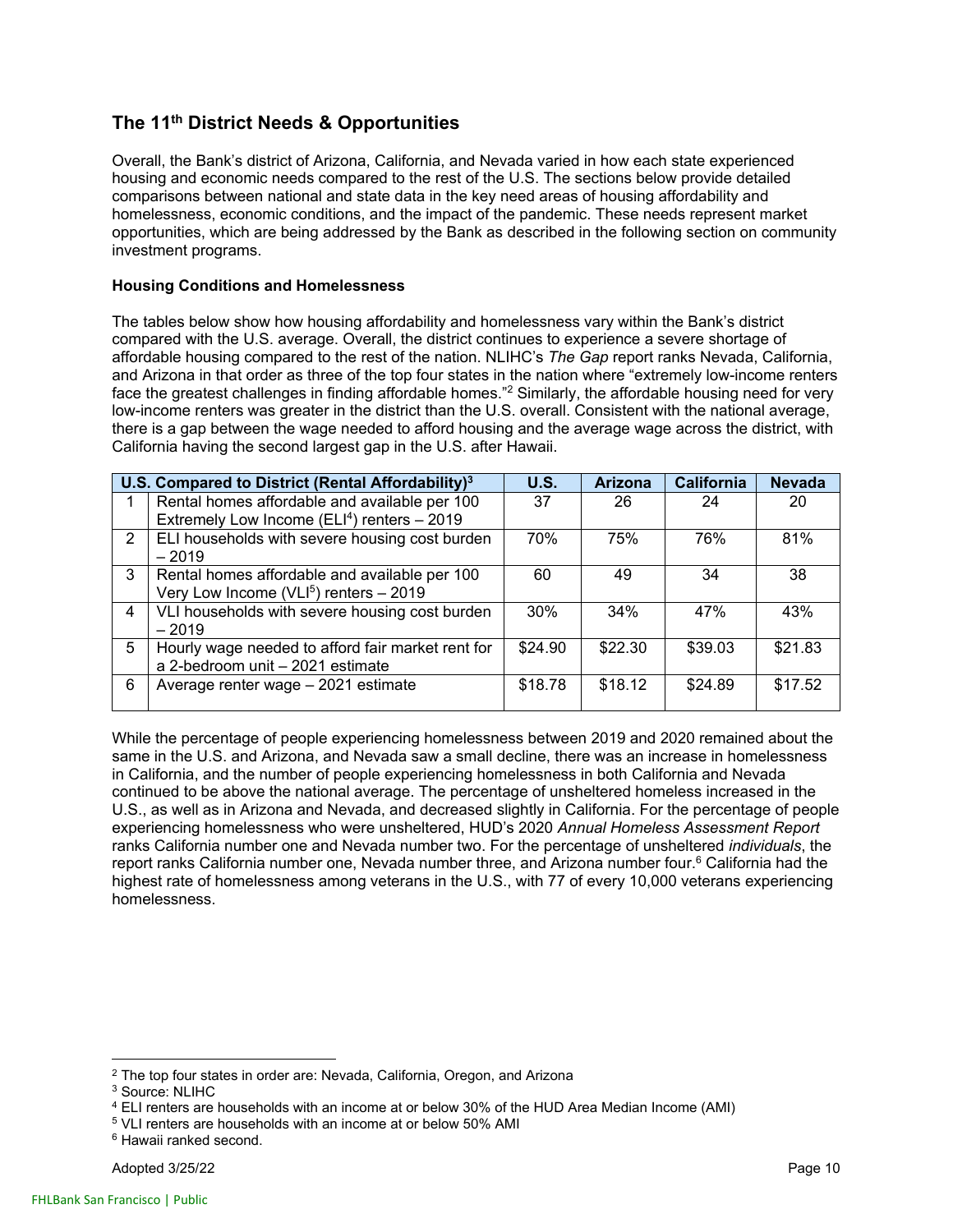| U.S. Compared to District (Homelessness) <sup>7</sup> |                                             | U.S.     | <b>Arizona</b> | <b>California</b> | <b>Nevada</b> |
|-------------------------------------------------------|---------------------------------------------|----------|----------------|-------------------|---------------|
|                                                       | Number of homeless in every 10,000 people – | 17/18    | 14/15          | 38/41             | 24/22         |
|                                                       | January 2019 / 2020                         |          |                |                   |               |
|                                                       | Unsheltered homeless -                      | $37\%$ / | 45%            | 72%               | 53%           |
|                                                       | January 2019 / 2020                         | 39%      | 50%            | 70%               | 61%           |

Regarding affordable housing in Native American communities, the Bank hosted the Tribal Nations Opportunities Forum (Forum) in April 2021, a virtual event focused on Native American housing, infrastructure, and economic development needs and opportunities in the Bank's district. Over 170 people from about 100 organizations registered for the event, including representatives from tribal organizations, member financial institutions, government agencies, and community partners. Panelists discussed the following challenges in tribal communities:

- Lack of services (from ambulances to financial services to construction contractors)
- Lack of infrastructure (housing, water, power, roads, internet)
- Government restrictions (e.g. Bureau of Indian Affairs property recording process can take two years and Tribes may be ineligible for state and local grants).

The challenges Native American communities face in housing and infrastructure make them at increased risk for COVID-19. The Bank's AHAC has noted that multi-generational families living in smaller homes have been one of the factors in high COVID-19 infection, hospitalization, and death rates among Native Americans in the Bank's district.

In terms of climate change and housing, the Federal Reserve Bank of San Francisco states that its district, the 12<sup>th</sup> District which includes the Bank's district<sup>8</sup>, faces significantly more wildfire risk than the rest of the country and this risk is likely to grow as climate change continues. In 2018 the 12<sup>th</sup> District had the highest share of housing stock, employment, earnings, and economic output (measured in gross domestic product) in elevated wildfire hazard areas compared to the other 11 Federal Reserve Districts across the U.S. In addition, the Guinn Center and Arizona State University conducted a survey to understand the impact of extreme heat during the pandemic on Latino and Native American communities in Nevada and Arizona. Nearly all (91%) of survey respondents reported being somewhat or very concerned about physical and financial risks posed by extreme heat, including the access to and cost of running air conditioning, and aggravation of underlying health conditions (e.g. asthma and high blood pressure). These challenges became worse during the pandemic because of increased financial issues, and air-conditioned facilities being closed (e.g. libraries, schools, and movie theatres).

### **Homeownership**

The table below shows how homeownership affordability varies within the Bank's district compared with the U.S. average. Housing prices increased by double digits across the district with Arizona and California prices increasing at a higher rate than the U.S. overall. The homeownership rate was lower in the district than the national average, and Arizona and Nevada's rates continued to be higher than California.

| U.S. Compared to District (Homeownership) <sup>9</sup> |                                                  | U.S.      | <b>Arizona</b> | <b>California</b> | <b>Nevada</b> |
|--------------------------------------------------------|--------------------------------------------------|-----------|----------------|-------------------|---------------|
|                                                        | Increase in housing prices - Q1 2019 - Q1 2020 / | $5.7\%$ / | $8.5\%$ /      | $5.9\%$ /         | $4.1\%$ /     |
|                                                        | Q1 2020 - Q1 2021                                | 12.6%     | 17.4%          | 14.3%             | 12.3%         |
|                                                        | Homeownership rate - Q1 2021                     | 65.6%     | 64.5%          | 54.4%             | 58.3%         |
|                                                        |                                                  |           |                |                   |               |

<sup>7</sup> Source: HUD

<sup>8</sup> Other states in the 12th District are Alaska, Hawaii, Idaho, Oregon, Utah, and Washington; data not available at state level

<sup>9</sup> Source: item 1 – FHFA, item 2 – U.S. Census Bureau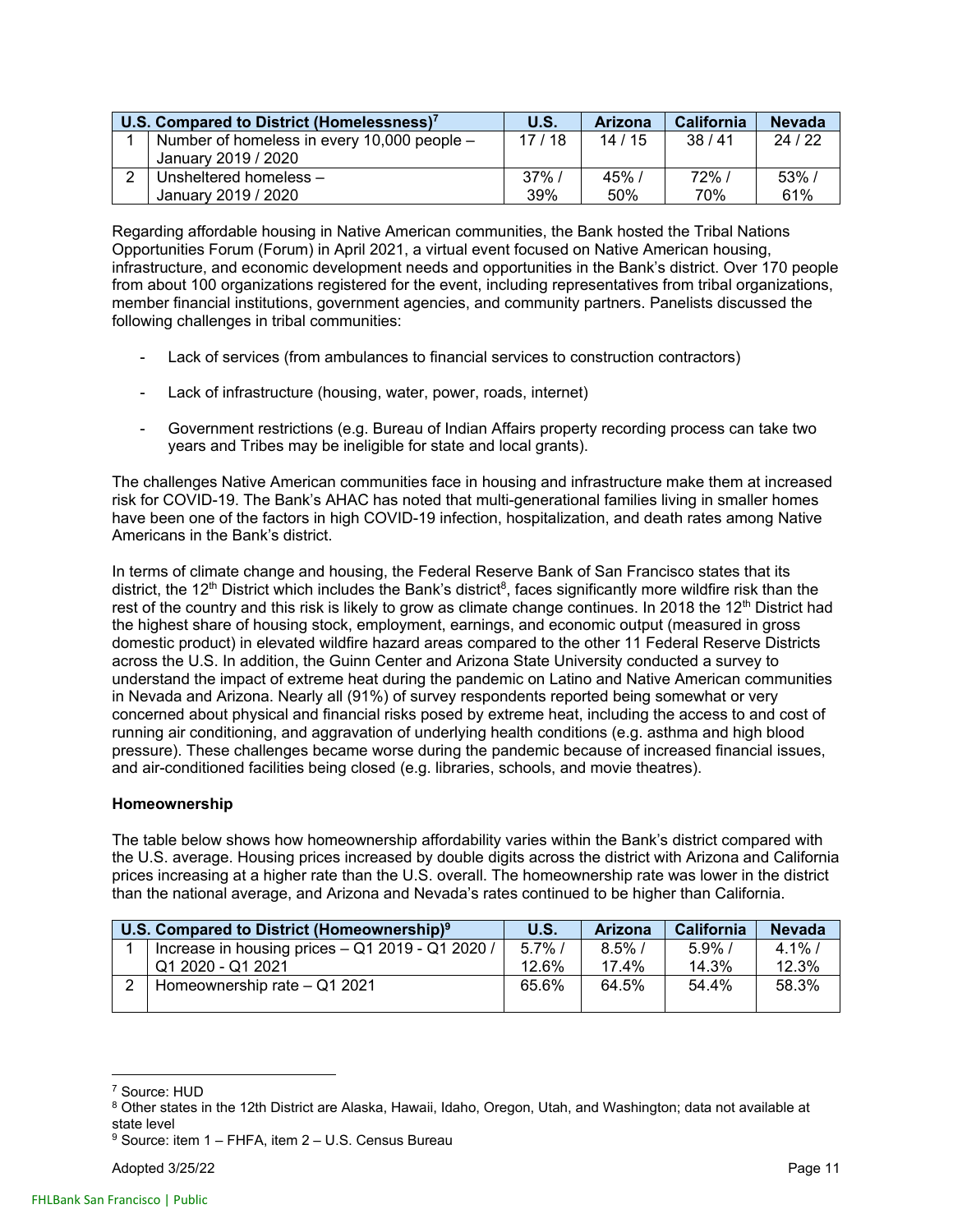### **Economic Conditions**

Economic conditions in the Bank's district affect the supply and demand of affordable housing just as they do in the U.S. overall. Data on poverty, health coverage, the COVID-19 pandemic, and employment show areas where the district has greater challenges than the rest of the U.S., which increase the need for affordable housing, and may make households more vulnerable to the pandemic due to a lack of affordable housing and healthcare.

Per the table below, the supplemental poverty rate was higher across the district than the national average. The percentage of households without health insurance was higher in Arizona and Nevada than California and the national average. Consistent with the U.S. overall, the Bank's district has experienced a large number of COVID-19 cases and deaths, making up about 14% of both U.S. COVID-19 cases and deaths. Unemployment in the Bank's district has improved but has not yet returned to pre-pandemic levels, which affects the number of households that have employer covered health insurance.

|                | <b>U.S. Compared to District</b><br>(Economic Conditions and COVID-19) <sup>10</sup> | U.S.                    | <b>Arizona</b>        | <b>California</b>    | <b>Nevada</b>      |
|----------------|--------------------------------------------------------------------------------------|-------------------------|-----------------------|----------------------|--------------------|
|                | Supplemental poverty rate $-2019^{11}$                                               | 11.7%                   | $12.0\%$              | 17.2%                | 13.4%              |
| 2              | Households without health insurance -<br>2019                                        | 9.2%                    | 11.3%                 | $7.7\%$              | 11.4%              |
| 3              | Reported COVID-19 cases / deaths -<br>August 2021                                    | 39,110,086 /<br>637,385 | 1,011,923 /<br>18,786 | 4,222,663/<br>65,287 | 390,600 /<br>6,510 |
| $\overline{4}$ | People fully vaccinated against COVID-19<br>- August 2021                            | 174,121,529             | 3,534,417             | 22,569,243           | 1,386,681          |
| 5              | Unemployment rate - June 2019 / 2021                                                 | $3.7\%$ /<br>5.9%       | $4.9\%$ /<br>6.8%     | $4.2\%$ /<br>$7.7\%$ | $4.0\%$ /<br>7.8%  |

Small businesses in the district continue to play a substantial role in employment, and thus affordable housing needs, as they do in the U.S. overall. The U.S. Census Bureau data in the table below shows the percentage of the private workforce employed by small businesses in the district versus the U.S.

| <b>U.S. Compared to District</b><br>(Small Business) $12$ | U.S.  | Arizona | California | <b>Nevada</b> |
|-----------------------------------------------------------|-------|---------|------------|---------------|
| Private workforce employed by small<br>businesses – 2018  | 46.8% | 42.9%   | 48.2%      | 42.9%         |

Small businesses in the district face greater challenges to obtaining credit than in the U.S. overall. According to the Federal Reserve Bank's 2020 *Small Business Credit Survey*, while 32% of firms with less than 500 employees experienced challenges related to credit availability in the U.S., 37% of firms in the 12<sup>th</sup> District experienced these challenges.

Lastly, high construction costs exacerbate the pressures on affordable housing demand by negatively impacting the supply of affordable housing in the district. The Bank's AHAC has noted that labor and materials shortages are key drivers of these costs. In addition, a 2021 Associated General Contractors (AGC) survey found that 26% of contractors in the West division of the U.S., which includes the Bank's district13, had difficulty filling positions, and only 33% of contractors expect their business's headcount to increase in 2021. The survey provides the following information on the pandemic's impact on construction in the U.S. West division:

<sup>&</sup>lt;sup>10</sup> Source: item 1-2 – U.S. Census Bureau, item 3-4 – CDC, ADHS, California Government, NDHHS, item 5 – BLS<br><sup>11</sup> 2019 figures reflect a three-year average (2017-2019)

<sup>12</sup> Source: U.S. Census Bureau

<sup>&</sup>lt;sup>13</sup> Other states in division are Alaska, Colorado, Hawaii, Idaho, Montana, New Mexico, Oregon, Utah, Washington, and Wyoming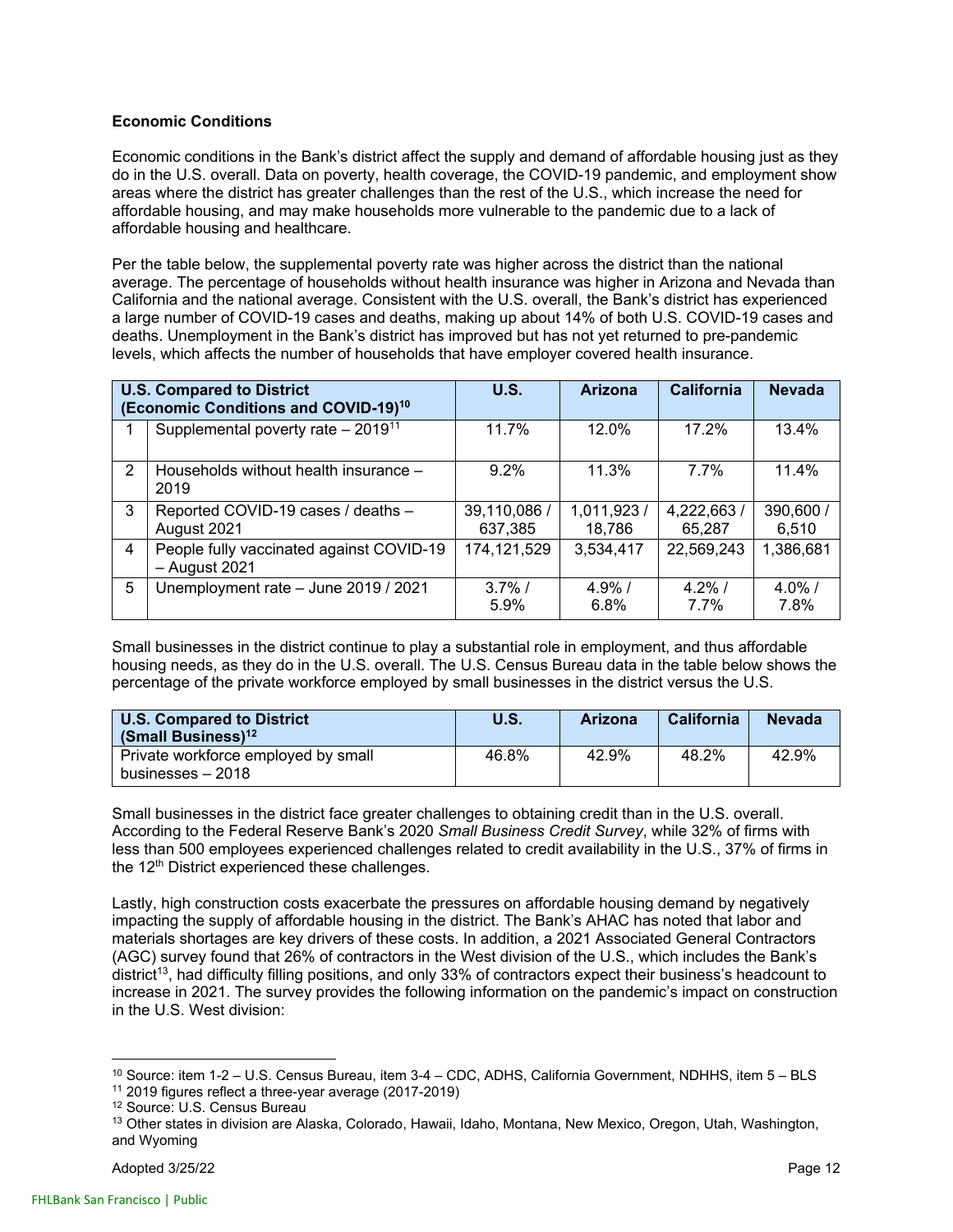- 30% of respondents expect it will continue to be hard to hire and 21% of respondents expect it will become harder to hire over the next 12 months.
- 61% of respondents postponed a construction project that was scheduled to start in 2020, and 22% did so for a project scheduled to start in between January and June 2021.
- 75% of respondents reported that projects have taken longer than anticipated and 64% reported that costs have been higher than anticipated due to the pandemic.

### **Housing & Economic Needs Survey**

In July 2021, the Bank sent a housing and economic needs survey to AHAC, community investment program member and sponsor participants, a housing associate, and other community organizations in the district. The survey included the following items: $14$ 

- What geographic area does your organization serve?
- Rank the following affordable housing needs.
- What income level has the greatest affordable housing need?
- Rank the following supportive service needs.
- Rank the following community lending credit needs and market opportunities.
- Rank the following impacts of the COVID-19 pandemic.

The Bank received 229 responses from organizations serving every county in the district.15 Overall, the responses were consistent with AHAC input on district priorities, and report data on housing and economic needs in the U.S.

Respondents ranked these affordable housing needs as top priorities, listed in order of priority. Consistent with the national reports, permanent, rental and homeless housing continue to be key priorities. These housing types are not mutually exclusive.

- 1. Family housing
- 2. Homeless / Supportive housing
- 3. Permanent housing
- 4. Rental housing (includes rental assistance)
- 5. New construction

For housing needs by income level, 35% of respondents selected income between 31% to 50% of AMI (Very Low-Income) as having the greatest affordable housing need, 29% selected between 0% to 30% of AMI (Extremely Low-Income), 25% selected between 51% to 80% of AMI (Low-Income), 8% selected between 81% to 120% of AMI (Moderate Income), and 3% selected "Other" (these responses were writein answers, which included responses up to 200% of AMI and an overall need for housing at all income levels). The overall survey results are consistent with the NLIHC reports on the lack of affordable housing for extremely low- and very low-income households across the U.S.

<sup>&</sup>lt;sup>14</sup> Complete survey and results are attached in the appendix

 $15$  Data is reported at district level and not by state given sample size and some organizations are active in multiple states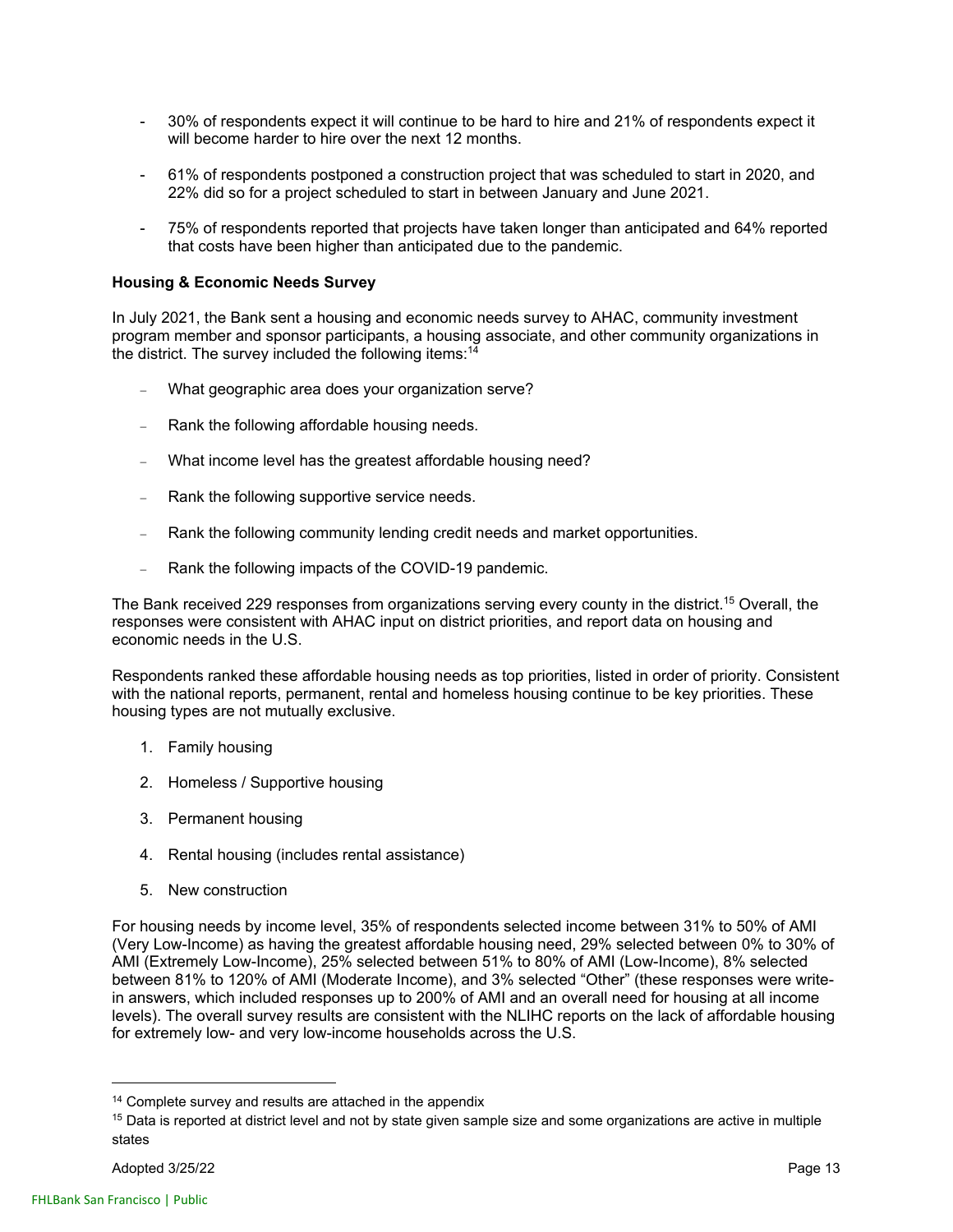Respondents emphasized the importance of supportive service needs, ranking these services needs as top priorities, which are listed in order of priority below. This ties with the national reports on how housing cost burdens make it more difficult for households to afford basic needs.

- 1. Health services (including mental health and drug treatment)
- 2. Childcare
- 3. After school care
- 4. Food assistance
- 5. Job training / placement

Lastly, the district survey results are consistent with the national reports on the impact of the pandemic. Respondents ranked home loans to low-income households and loans to minority- or women-owned businesses as top community lending credit needs. In addition, respondents ranked these pandemic impacts as top priorities, which are listed in order of priority.

- 1. Greater demand for affordable housing and social services
- 2. Housing stability, evictions and / or foreclosures (includes increased homelessness)
- 3. Affordable housing construction labor shortages, delays and / or cancellations
- 4. Increase in racial or gender economic disparity
- 5. Reduced affordable housing occupancy and / or rental income

The following sections highlight key information on housing and economic development needs and opportunities for each state in the district.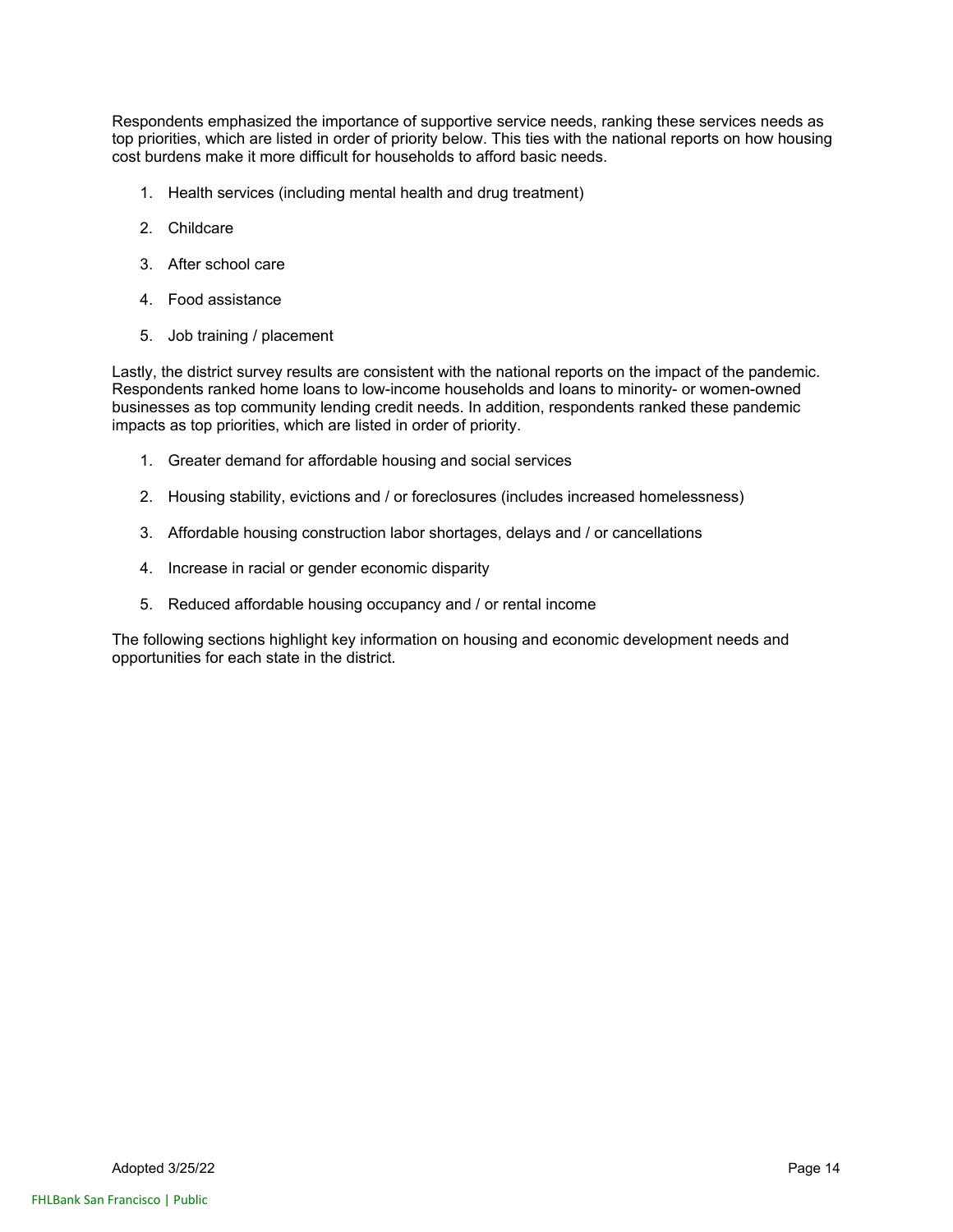### **Arizona**

### **Housing Conditions and Homelessness**

NLIHC's *The Gap* report ranks Arizona number four in the U.S. for lowest number of affordable rental homes available for Extremely Low-Income (ELI) renters: 26 homes were available for every 100 ELI renters in 2019, and 75% of ELI renters had a severe housing cost burden. For every 100 Very Low Income (VLI) renters, there were 49 affordable homes available, and 34% of VLI households had a severe housing cost burden. NLIHC estimates that in 2021 the hourly wage needed to afford the fair market rent for a 2-bedroom unit in Arizona is \$22.30 while the average renter wage is \$18.12.

HUD's *Annual Homeless Assessment Report* states that 15 in every 10,000 people in Arizona were homeless in 2020 (10,979 total). The number of people experiencing homelessness between 2019 and 2020 increased by 9.7%. In addition, the percentage of people experiencing homelessness who were unsheltered increased from 45% to 50% from 2019 to 2020. Arizona ranks fourth in the U.S. for the percentage of unsheltered individuals (63.7%). Researchers with the Knowledge Exchange for Resilience at Arizona State University predicted that 20% of households (80,000 households) in the metro-Phoenix area would be at risk of eviction once all pandemic eviction bans ended.

As of August 2021, there have been 1,011,923 reported COVID-19 cases and 18,786 reported COVID-19 deaths in Arizona according to the Arizona Department of Health Services. Native Americans in Arizona continue to face disproportionate impacts from the pandemic. Overcrowded housing is one of the key factors in high COVID-19 infection among Native American communities per the Bank's AHAC. According to research on Arizona from the Brookings Institution in February 2021:

- The death rate for Native Americans 85 years and over was over 5,700, which means that over 5.7% of that group had been lost to COVID-19.
- The death rates for Native Americans aged 45-54 years were similar to those of Whites aged 75- 84, which means that Native Americans were dying of COVID-19 at a rate similar to Whites who were 30 years older than them.

### **Homeownership**

FHFA's May 2021 news release on the Housing Price Index states that house prices in Arizona increased by 17.4% from the first quarter of 2020 to the first quarter of 2021, higher than the national increase of 12.6% during that period. According to the U.S. Census Bureau, the Arizona homeownership rate in Q1 2021 was 65% compared to 66% in the U.S. overall.

### **Economic Conditions**

The U.S. Census Bureau states that the supplemental poverty rate in Arizona was 12% in 2019, higher than the U.S. rate of 11.7%. Consistent with the U.S. overall, the unemployment rate in Arizona increased after the COVID-19 pandemic from 4.9% to 6.8% between June 2019 and 2021.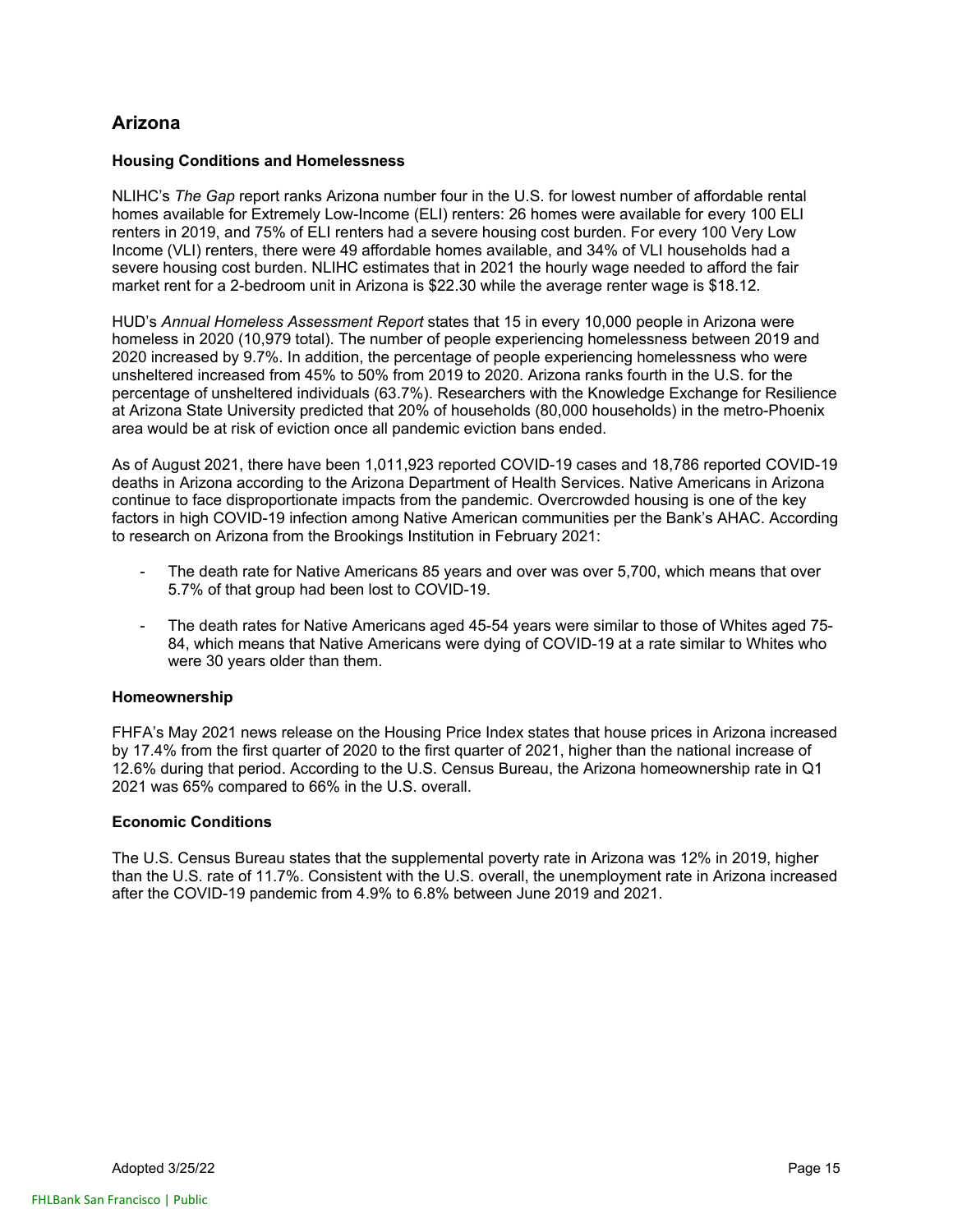### **California**

### **Housing Conditions and Homelessness**

NLIHC's *The Gap* report ranks California number two in the U.S. for lowest number of affordable rental homes available for ELI renters: 24 homes were available for every 100 ELI renters in 2019, and 76% of ELI renters had a severe housing cost burden. For every 100 VLI renters, there were 34 affordable homes available, and 47% of VLI households had a severe housing cost burden. NLIHC estimates that in 2021 the hourly wage needed to afford the fair market rent for a 2-bedroom unit in California is \$39.03 while the average renter wage is \$24.89.

As of August 2021, there have been 4,222,663 reported COVID-19 cases and 65,287 reported COVID-19 deaths in California according to the California Department of Public Health (CDPH). Per California Government data, the COVID-19 death rate for Latino people is 21% higher and for Black people 9% higher than statewide. Renters in California are at increased risk of housing instability and homelessness due to COVID-19, according to the California Budget & Policy Center. Nearly 17 million Californians are renters, and even before the pandemic many struggled to afford housing: over half of renters were housing cost-burdened (paying more than 30% of their income on rent) and more than one in four renters were severely cost-burdened (paying more than 50% of their income on rent). Per the California Budget & Policy Center, "Many of these same Californians have been most affected by the COVID-19 economic slowdown, as job losses have been concentrated in industries with low average weekly earnings." Despite eviction bans throughout the pandemic, CalMatters estimates that sheriffs' departments across the state enforced lockouts of at least 10,000 households between March 2020 and March 2021.

Per HUD's *Annual Homeless Assessment Report*, homelessness in California continues to be exceptionally high compared to the rest of the U.S. The report notes that:

- On a single night in January 2020, more than half of all people experiencing homelessness in the country were in four states: California (28% or 161,548 people); New York (16% or 91,271 people); Florida (5% or 27,487 people); and Texas (5% or 27,229 people).
- California has more than half of all unsheltered homeless people in the country (51% or 113,660), with nearly nine times as many unsheltered homeless as the state with the next highest number (Texas at 6% or 13,212).
- California also had the highest percentage of all people experiencing homelessness staying in unsheltered locations (70%), and highest number of unsheltered *individuals* (79%).
- California had some of the highest rates of homelessness at 41 people per  $10,000$ .<sup>16</sup>
- California had the largest increase in homelessness in the U.S. between 2019 and 2020, from 151,278 people experiencing homelessness to 161,548 (a 6.8% increase).
- California had the largest absolute increase in the number of individuals experiencing homelessness between 2007 and 2020, with 24,819 more individuals experiencing homelessness (a 22% increase).
- California had the largest number of homeless unaccompanied youth<sup>17</sup> (12,172) and veterans (11,401), representing about a third of all unaccompanied youth (36%) and veterans (31%) nationally.

<sup>&</sup>lt;sup>16</sup> New York (with 47 people experiencing homelessness per 10,000) and Hawaii (46 people per 10,000) had the highest rates of homelessness followed by California.

 $17$  Per HUD, unaccompanied youth are defined as people in households with only children who are not part of a family with children or accompanied by their parent or guardian.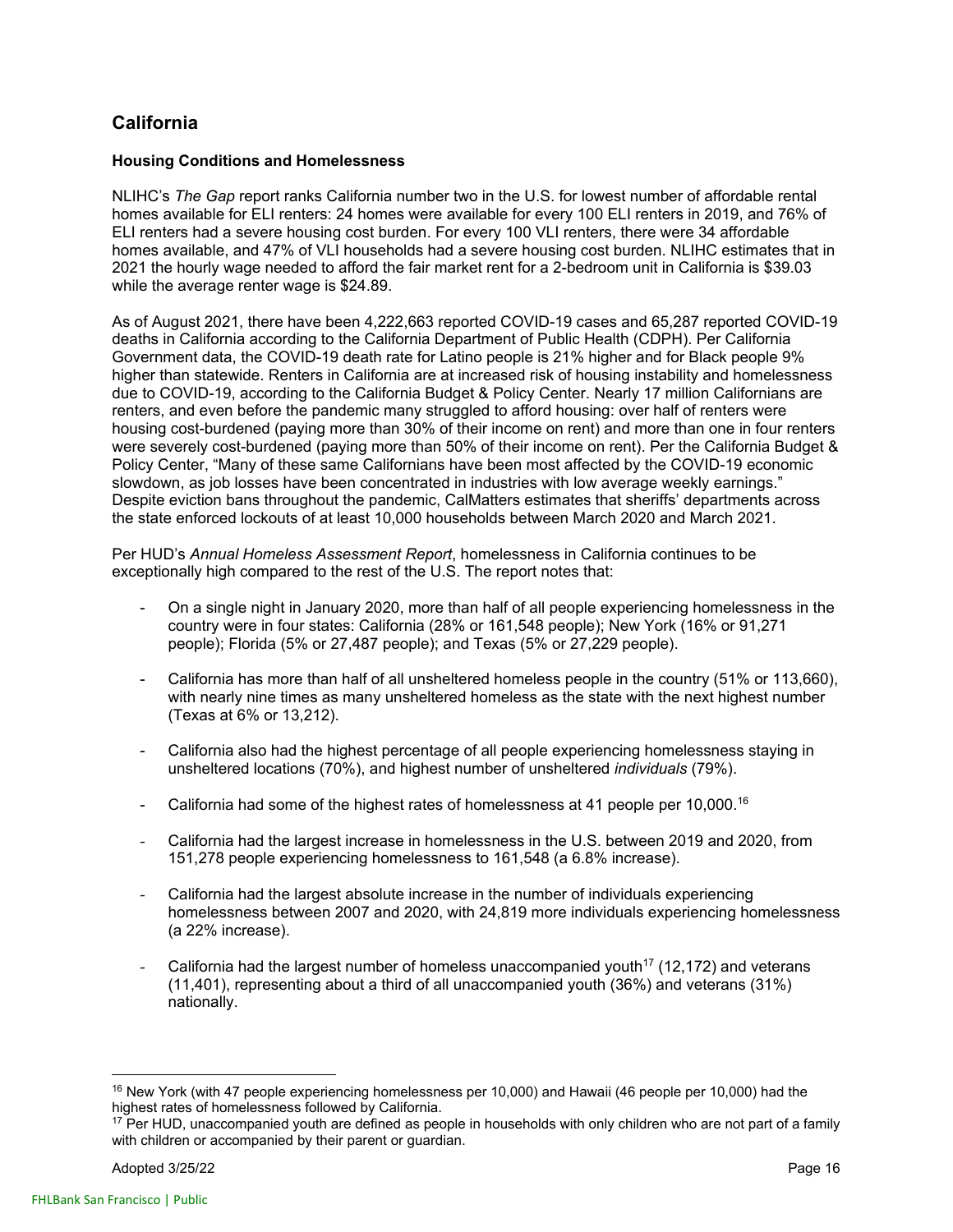Climate change affects California housing in a variety of ways. According to the California Coalition for Rural Housing's 2021 report *Affordable Housing and Natural Disasters,* climate change has exacerbated natural disasters in recent years. These events, including wildfires, droughts, heatwaves, and floods, have become more common, more severe, and more costly in communities throughout California. The report states that "California is experiencing the nation's greatest housing crisis. The loss of housing in communities affected by wildfire and other disasters produces a multiplier effect on California's undersupply of affordable housing by creating direct displacement due to reduced housing supply and new demand for housing, which drives up housing costs." The report also states that there are currently 140,000 units of affordable housing vulnerable to wildfire in California. In addition, AHAC has noted the negative impact of the California wildfires on affordable housing project construction timing.

### **Homeownership**

FHFA's May 2021 news release on the Housing Price Index states that house prices in California increased by 14.3% from the first quarter of 2020 to the first quarter of 2021, higher than the national increase of 12.6% during that period. According to the U.S. Census Bureau, the California homeownership rate in Q1 2021 was 54% compared to 66% in the U.S. overall.

In November 2020 The Greenlining Institute published the report *Home Lending to Communities of Color in California*, which analyzed home mortgage data from six metropolitan areas of California (Sacramento, San Francisco, Oakland, Fresno, Los Angeles, and San Diego) and found disparities in lending patterns to communities of color. In 2019, Latino households accessed under 22% of the state's home purchase loans, despite making up over 39% of the population, and Black households accessed 3% of home loans, while making up over 5% of the population. In comparison, White households accessed 41% of home loans while making up 36% of the population. According to the report, White households are more likely to successfully take out a home purchase loan even among low-income communities. In addition, "the rate of Black and Latino homeownership is significantly worse in California compared to other states. At the national level, the Black and Latino homeownership rates are 42 percent and 47 percent, respectively, compared to 35 percent and 42 percent in California."

As with rental housing, climate change negatively affects homeownership in California. Research from the Federal Reserve Bank of San Francisco provides one example of how climate change is impacting the value of people's homes in the Central Valley. Due to a combination of overconsumption and drought that has been intensified by climate change, wells are running dry. The Federal Reserve report states: "The bottom line is that areas with less sustainable access to water will be worth less. That is going to shift populations and land values, if it isn't already."

### **Economic Conditions**

The U.S. Census Bureau states that the supplemental poverty rate in California was 17.2% in 2019, higher than the U.S. rate of 11.7% and highest in the nation. A United Way study estimates that more than one in three households in California (33% or 3.5 million families) did not earn enough income to meet their basic costs of living in 2019. Households led by people of color were more likely to struggle to afford food, housing, transportation, childcare, and other basic needs. Using U.S. Census data, the study estimated that the following California households did not earn enough to get by:

- 52% of Latino households (1.7 million Latino households)
- 41% of African American households (261,000 African American households)
- 39% of Native American/Alaska Native households (13,600 Native American/Alaska Native households)
- 28% of Asian households (482,800 Asian households)
- 21% of White households (1.06 million White households)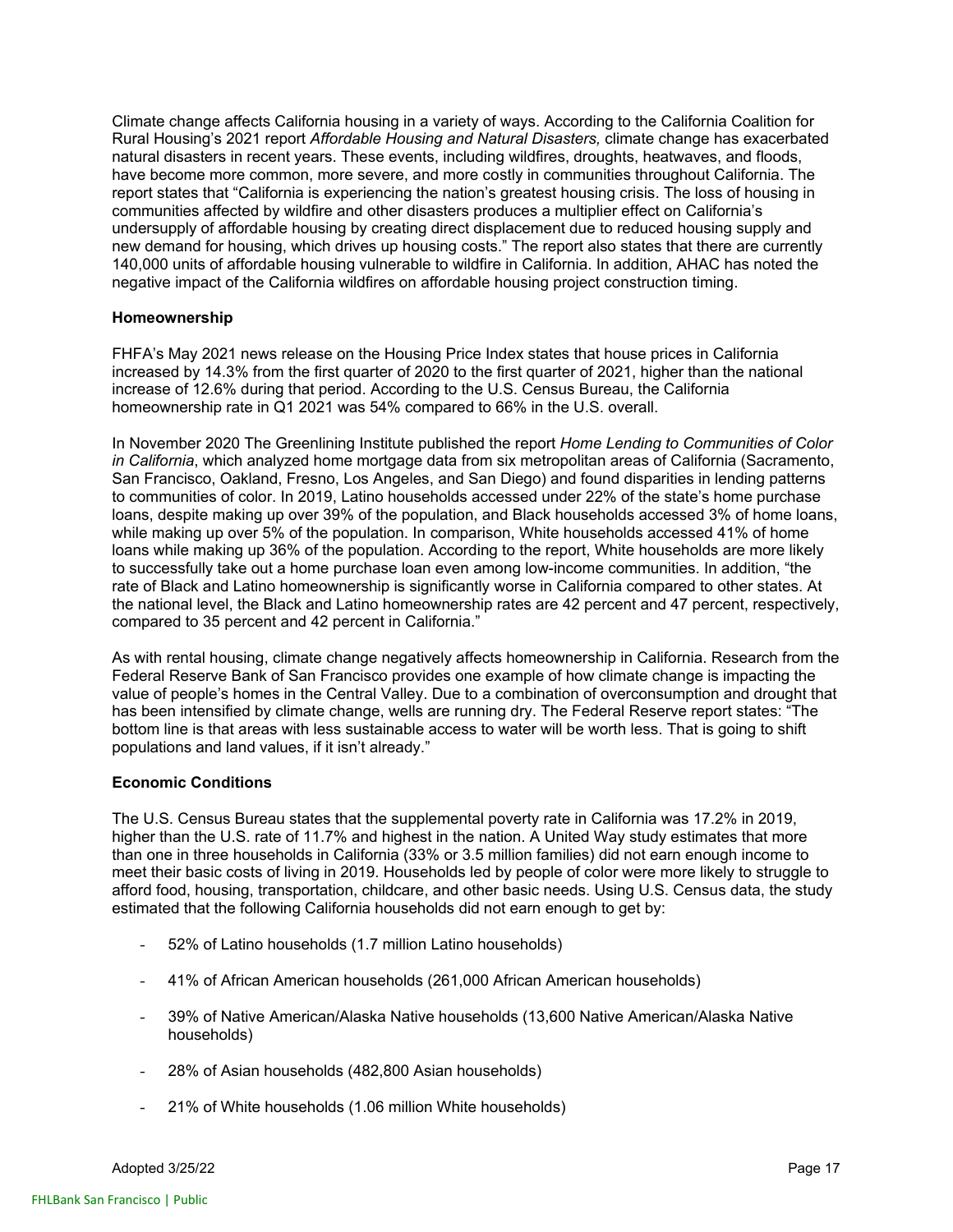Consistent with the U.S. overall, the unemployment rate in California increased after the COVID-19 pandemic from 4.2% to 7.7% between June 2019 and 2021. A February 2021 California Budget & Policy Center article notes the following pandemic impacts on employment in California:

- California had 1.5 million fewer jobs in December 2020 than in February 2020 due to the COVID-19 Recession, more than the state lost due to the Great Recession.
- Low-paid workers continue to be the hardest hit: low-paying industries had 15% fewer jobs in December than in February 2020, compared to moderate- and high-paying industries which had 5% and 3% fewer jobs, respectively.
- About three in five Latinx and Black households in California lost earnings during the pandemic, while well under half of Asian and White households lost earnings.

Lastly, a Public Policy Institute of California (PPIC) report found that the effects of the current recession are concentrated among low-income workers, African Americans, Latinos, and women, which may lead to growing wealth inequality. The report found that unemployment rates between April and October 2020 ranged from 25-30% for families with incomes under \$30,000, compared to 5-10% for families with incomes above \$150,000. The pandemic disproportionately affected the jobs of African Americans and Latinos, with 74% of Latino households reporting either a job loss or reduced hours/pay cut, and 67% of African American households reporting this, compared to 43% of White households in May 2020. Between April and October 2020, women experienced a larger decline in labor market activity, with higher unemployment and underemployed / underutilized rates than men.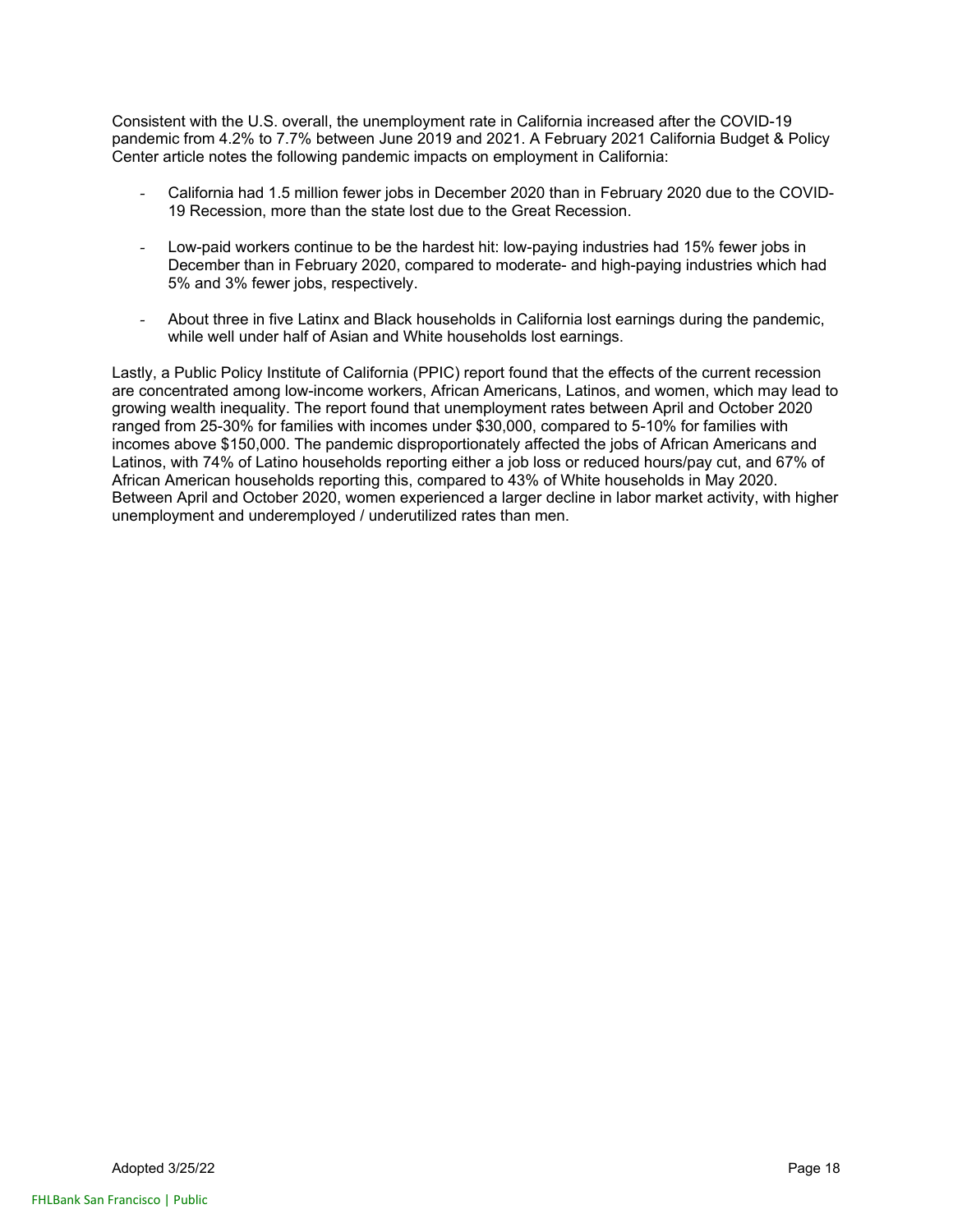### **Nevada**

#### **Housing Conditions and Homelessness**

NLIHC's *The Gap* report ranks Nevada number one in the U.S. for lowest number of affordable rental homes available for Extremely Low-Income (ELI) renters: 20 homes were available for every 100 ELI renters in 2019, and 81% of ELI renters had a severe housing cost burden. For every 100 Very Low Income (VLI) renters, there were 38 affordable homes available, and 43% of VLI households had a severe housing cost burden. NLIHC estimates that in 2021 the hourly wage needed to afford the fair market rent for a 2-bedroom unit in Nevada is \$21.83 while the average renter wage is \$17.52.

HUD's *Annual Homeless Assessment Report* states that 22 in every 10,000 people in Nevada were homeless in 2020 (6,900 total). Nevada had the largest percentage increase (37%) in the number of veterans experiencing homelessness between 2019 and 2020 and ranked second in the U.S. for the percentage of people experiencing homelessness who were unsheltered (61%). At a Nevada Housing Coalition webinar in July 2021, the Guinn Center reported that there were approximately 50,000 renter households that were likely to be evicted within the next two months.

As of August 2021, there have been over 390,000 reported COVID-19 cases and 6,510 reported COVID-19 deaths in Nevada according to the Nevada Department of Health and Human Services.

### **Homeownership**

FHFA's May 2021 news release on the Housing Price Index states that house prices in Nevada increased by 12.3% from the first quarter of 2020 to the first quarter of 2021, similar to the national increase of 12.6% during that period. Homeownership affordability worsened in 2020, primarily due to in-migration of higher income people from California per the Lied Center for Real Estate at the University of Nevada, Las Vegas. According to the U.S. Census Bureau, the Nevada homeownership rate in Q1 2021 was 58% compared to 66% in the U.S. overall.

### **Economic Conditions**

The U.S. Census Bureau states that the supplemental poverty rate in Nevada was 13.4% in 2019, higher than the U.S. rate of 11.7%. The unemployment rate in Nevada increased after the COVID-19 pandemic from 4.0% to 7.8% between June 2019 and June 2021, which is the third highest unemployment rate in the country.18 Per the U.S. Bureau of Labor Statistics, the economic conditions in Nevada are primarily driven by the leisure and hospitality industries. These industries lost over 197,000 jobs in Nevada from March 2020 to May 2020 during the early days of the pandemic. Although leisure and hospitality employment is recovering, in June 2021 it was still over 22% lower than pre-pandemic employment levels from March 2020.

<sup>&</sup>lt;sup>18</sup> Connecticut and New Mexico had the highest unemployment rates at 7.9%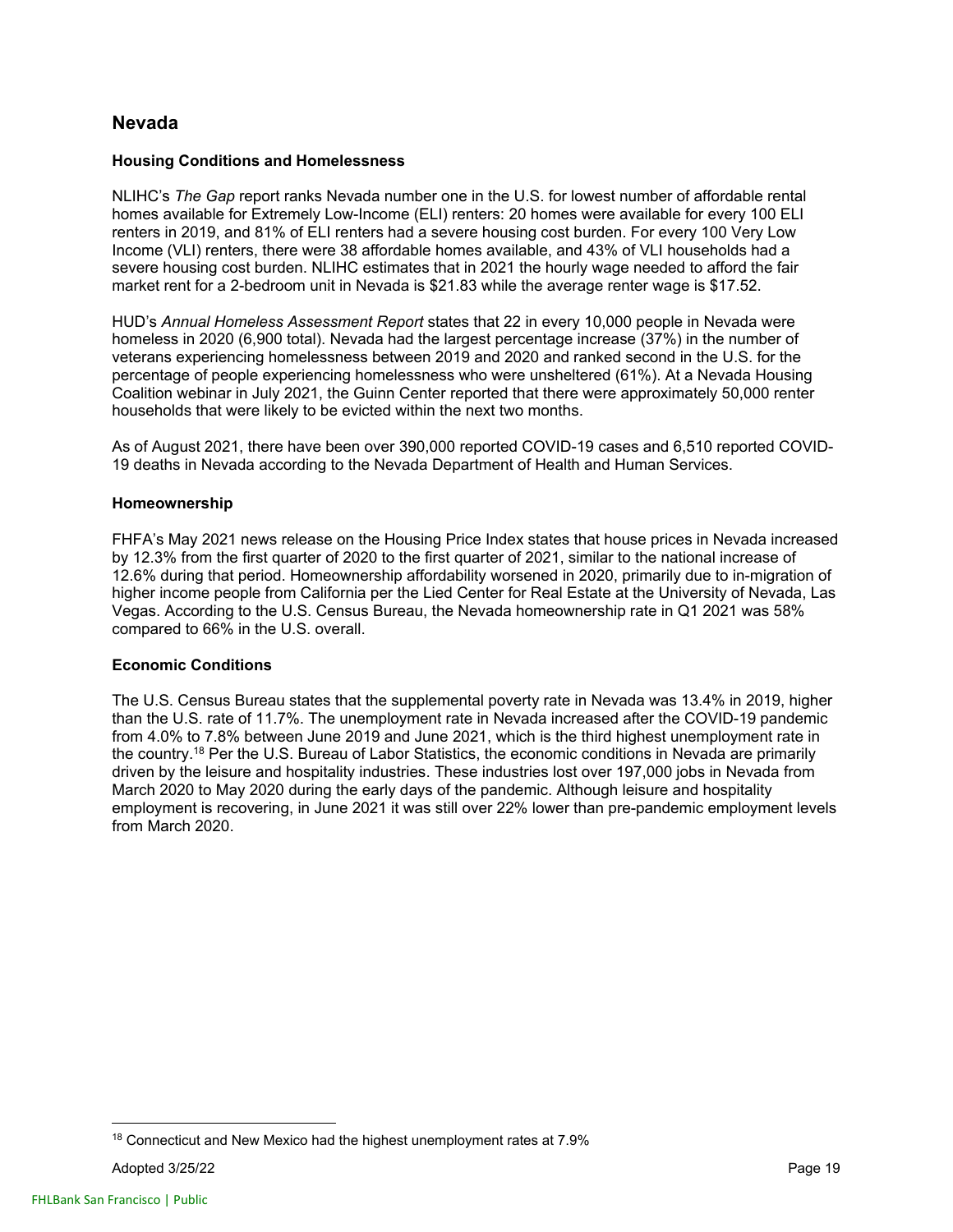### **Addressing Needs & Opportunities: The Bank's Community Investment Programs**

The Bank's Community Investment (CI) programs address the housing and economic needs and opportunities in the district. Below is a brief description of many of the Bank's CI programs accomplishments:

### **Affordable Housing Program (AHP)**

- From 1990 through 2020, the Bank awarded about \$1.2 billion for affordable rental and homeownership housing to over 143,000 low-income households<sup>19</sup> in the district through the AHP General Fund and Set-Aside programs.
- During this period, the Bank's AHP General Fund program awarded about \$1.1 billion for affordable rental and homeownership housing to over 134,000 low-income households in the district.
- From 2000 through 2020, the Bank's AHP Homeownership Set-Aside programs (WISH & IDEA) disbursed about \$114 million for affordable homeownership, in the form of downpayment and closing cost assistance, to over 8,100 low-income households in the district.
- Based on extensive outreach activities over the past few decades, the Bank has found that both its AHP rental and homeownership grants serve a diverse population.

### **Access to Housing and Economic Assistance for Development (AHEAD)**

 From 2004 through 2020, the Bank awarded over \$18.5 million to over 600 economic development projects in the district through this discretionary program. These projects include job training, small business assistance, homeless services, and other services targeted to a diverse population.

### **Quality Jobs Fund (QJF)**

 From 2017 through 2020, the Bank recommended over \$48 million in funds contributed to program administrator New World Foundation (NWF) to be awarded to 11 economic development projects for creating over 21,500 quality jobs in the district through this discretionary program. The definition of a "quality job" is a job that pays a living wage, provides a safe workplace, and includes benefits such as healthcare, retirement savings, and paid time off. In addition, these projects provide small business assistance and job training to a diverse population.

### **Community Investment Cash Advances (CICA) & Letters of Credit (LOC)**

- From 2001 through 2020, the Bank provided discounted member advances of about \$11.1 billion and LOCs of about \$3.3 billion for affordable housing and economic development in the district through the CICA programs.
- The Bank's CICA Advances for Community Enterprise (ACE) program, used to finance economic development, provided advances of over \$4.2 billion and LOCs of over \$570 million to create over 49,000 jobs for low- and moderate-income households in the district.
- The Bank's CICA Community Investment Program (CIP), primarily used to finance the purchase, construction, and rehabilitation of affordable housing, provided advances of over \$6.9 billion and LOCs of over \$2.7 billion to create over 82,000 housing units for low- and moderate-income households in the district.

<sup>&</sup>lt;sup>19</sup> Includes very low- and extremely low-income households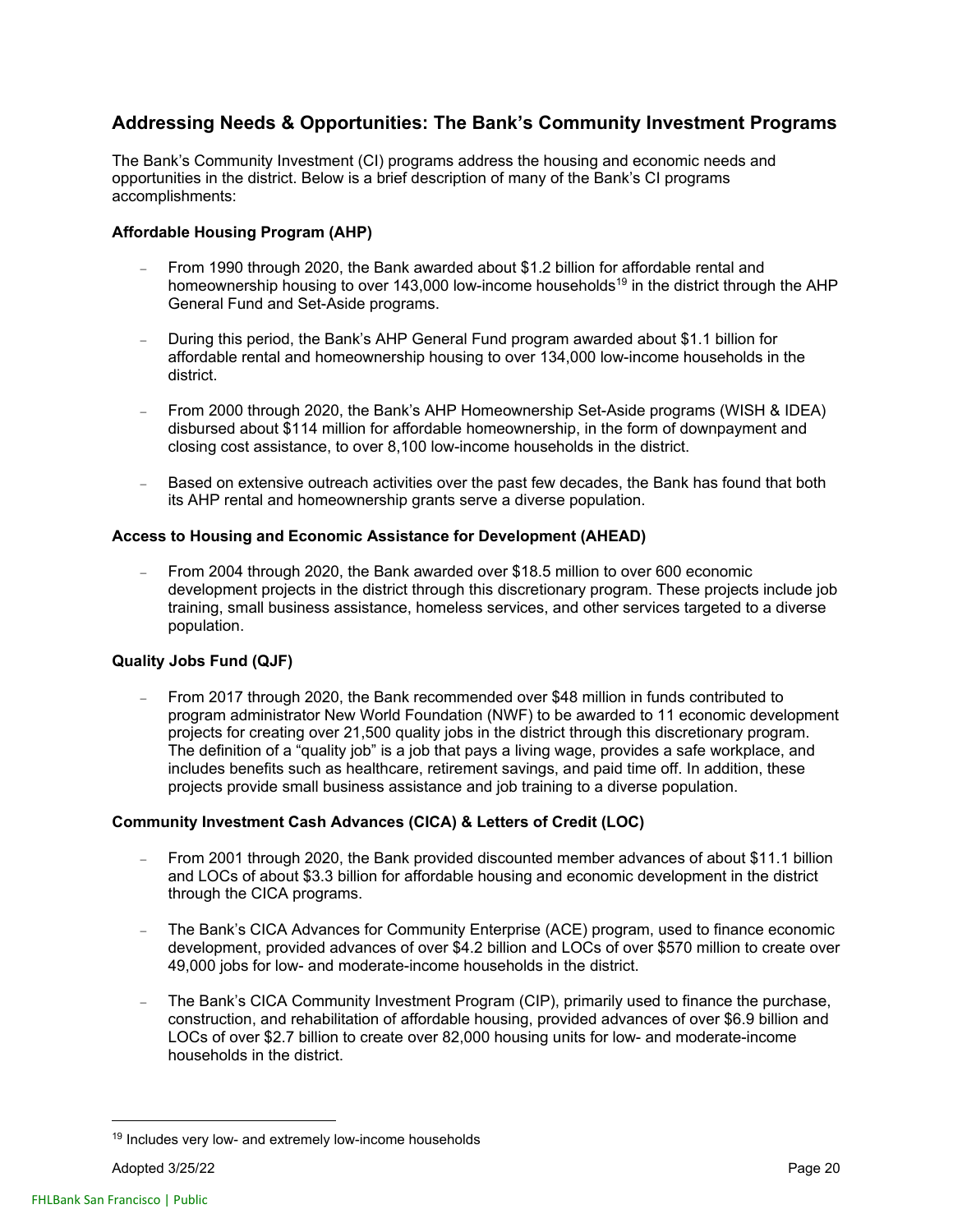In response to the pandemic, the Bank increased the overall borrowing limits for the CIP and ACE discount advance programs from \$8 billion to \$13 billion, and individual Bank member borrowing limits for these programs to twice the existing eligible amount through the end of 2020. Three Bank members transacted \$217 million in CICA advances specifically for pandemic relief. Of the \$217 million, one of the three members transacted \$76 million of its increased limit in advances specifically for pandemic relief.

### **Recovery Advance**

 In response to the pandemic, the Bank created a zero interest (0%) 6-month and / or 1-year advance (Recovery Advance) to support members in their efforts to respond to the pandemic in May 2020. During that month, 181 Bank members transacted 356 Recovery Advances totaling \$1.74 billion, which represents a Bank subsidy of \$4.1 million to members.

### **Disaster Relief**

- From 2017 through 2020, the Bank donated about \$517,000 to nonprofit community organizations for disaster relief in the district, leveraging over \$1.1 million from members for this critical need through matching donations.
- From 2017 through 2019, the Bank also donated \$100,000 directly to four nonprofit organizations providing disaster relief to wildfire victims in Northern and Southern California.

### **Pandemic Relief**

 In 2020, the Bank donated over \$738,000 to nonprofit community organizations and small businesses for pandemic relief in the district, leveraging about \$1.36 million from members for this critical need through matching donations.

### **Sponsorships**

 From 2009 through 2020, CI donated over \$745,000 to nonprofit community organizations to serve other affordable housing and economic development needs in the district.

The data below provides detail on how the Bank has addressed district needs and opportunities in 2020:

### **AHP General Fund Program - 2020**

The Bank awarded almost \$37 million for 3,426 affordable rental units in the district in 2020. There is a higher proportion of funds awarded in California<sup>20</sup> which reflects the higher development costs in the state. Discussions with the Bank's AHAC on the different state housing programs in the district suggest that another important factor is the larger amount of Low-Income Housing Tax Credit (LIHTC) funding available for housing in California. Per the state LIHTC agencies, California awarded 284 LIHTC projects in 2020 while Arizona awarded 13 and Nevada awarded 12. In addition, the nonprofit capacity in each state may affect the number of AHP applications and awards. The National Center for Charitable Statistics reported that in 2018 Arizona had over 6,000 active public charities with revenues of \$29.4 billion, California had over 51,000 with \$189.4 billion, and Nevada had 2,114 with \$3.5 billion. Governing's map below shows where nonprofits are most prevalent in the U.S. with a larger number and size of red dots indicating a larger number of nonprofits in each state. This map supports the data that there is a substantial variety of nonprofit capacity between states.

 $20$  State population statistics source for amount per capita: U.S. Census Bureau (2021)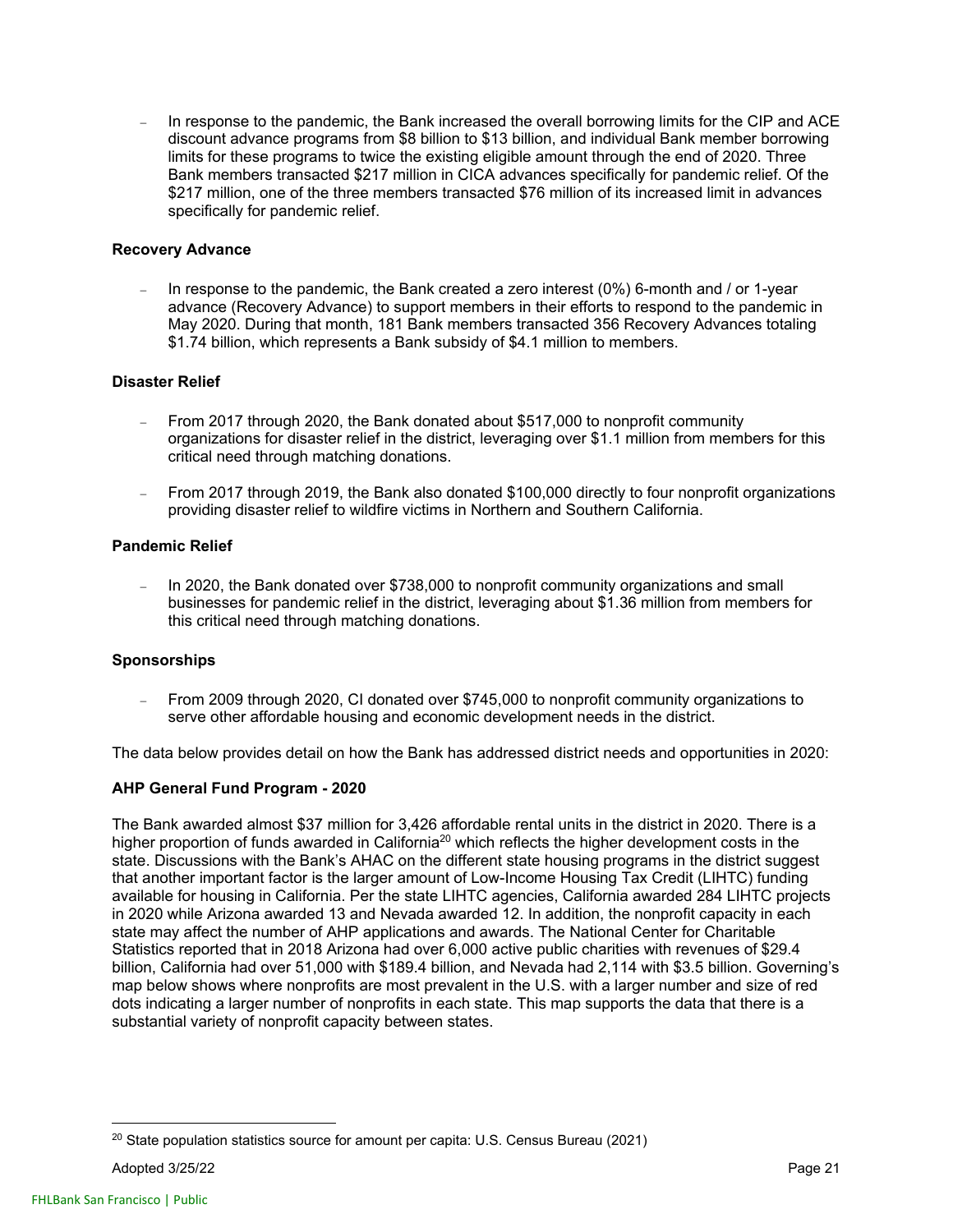

Regarding the housing priorities identified in state reports and the Bank's survey, the table below highlights how the AHP projects address these priorities based on whether they provide rental housing and the scoring categories for which they received points.<sup>21</sup> For the district overall, the projects awarded address the housing needs identified. To address household income needs, the Bank awards points to projects that have over 60% of the units dedicated to households at or below 50% AMI, which includes both Extremely Low-Income (ELI) and Very Low-Income (VLI) units. The projects awarded reflect this scoring with 53% of the projects having ELI units and 100% having VLI units. The scoring categories Homeless and Special Needs (which includes seniors and people with disabilities) also serve to promote the creation of ELI units since there is often overlap between ELI households and these populations. As shown below, a substantial percentage of AHP projects received points under these categories.

| Award Data (2020)                     | <b>Arizona</b> | <b>California</b> | <b>Nevada</b> | <b>Total</b> |
|---------------------------------------|----------------|-------------------|---------------|--------------|
| Amount awarded                        | \$800,000      | \$34,298,960      | \$1,570,000   | \$36,668,960 |
| Amount per capita                     | \$0.11         | \$0.87            | \$0.51        | \$0.74       |
| Number of affordable housing units    | 78             | 3,156             | 192           | 3,426        |
| Number of housing projects            |                | 44                | 4             | 49           |
| Rental projects                       | 100%           | 100%              | 100%          | 100%         |
| Homeless projects                     | $0\%$          | 91%               | 50%           | 86%          |
| Senior projects                       | 100%           | 34%               | 50%           | 37%          |
| People with disabilities projects     | $0\%$          | 50%               | $0\%$         | 45%          |
| ELI (0-30% AMI) projects              | $0\%$          | 55%               | 50%           | 53%          |
| VLI (31-50% AMI) projects             | 100%           | 100%              | 100%          | 100%         |
| LI (51-80%) AMI projects              | 100%           | 100%              | 100%          | 100%         |
| Transit-oriented development projects | 100%           | 75%               | 50%           | 73%          |
| Green building projects               | 100%           | 82%               | 100%          | 84%          |

In addition to the project characteristics listed above, a significant portion of AHP projects are permanent housing and serve families<sup>22</sup>, and all of the projects received points under the Empowerment scoring category, which includes points for having health services, job training, childcare, after school care, and / or a service coordinator. Aside from the transit-oriented and green building project scoring categories listed above, the Bank has other Community Stability scoring categories related to neighborhood revitalization, economic development and integration, and household displacement prevention. The Bank also has the scoring categories Donated Property, First-Time Homebuyers, In-District Projects, Nonprofit

<sup>&</sup>lt;sup>21</sup> Excludes one California project withdrawn as of July 2021; Project types are not mutually exclusive.<br><sup>22</sup> While the Bank does not collect data on these specific housing types, an estimate that there is a substantial of this housing may be determined from the fact that 20% of the projects awarded in 2020 had unit sizes of three bedrooms or more.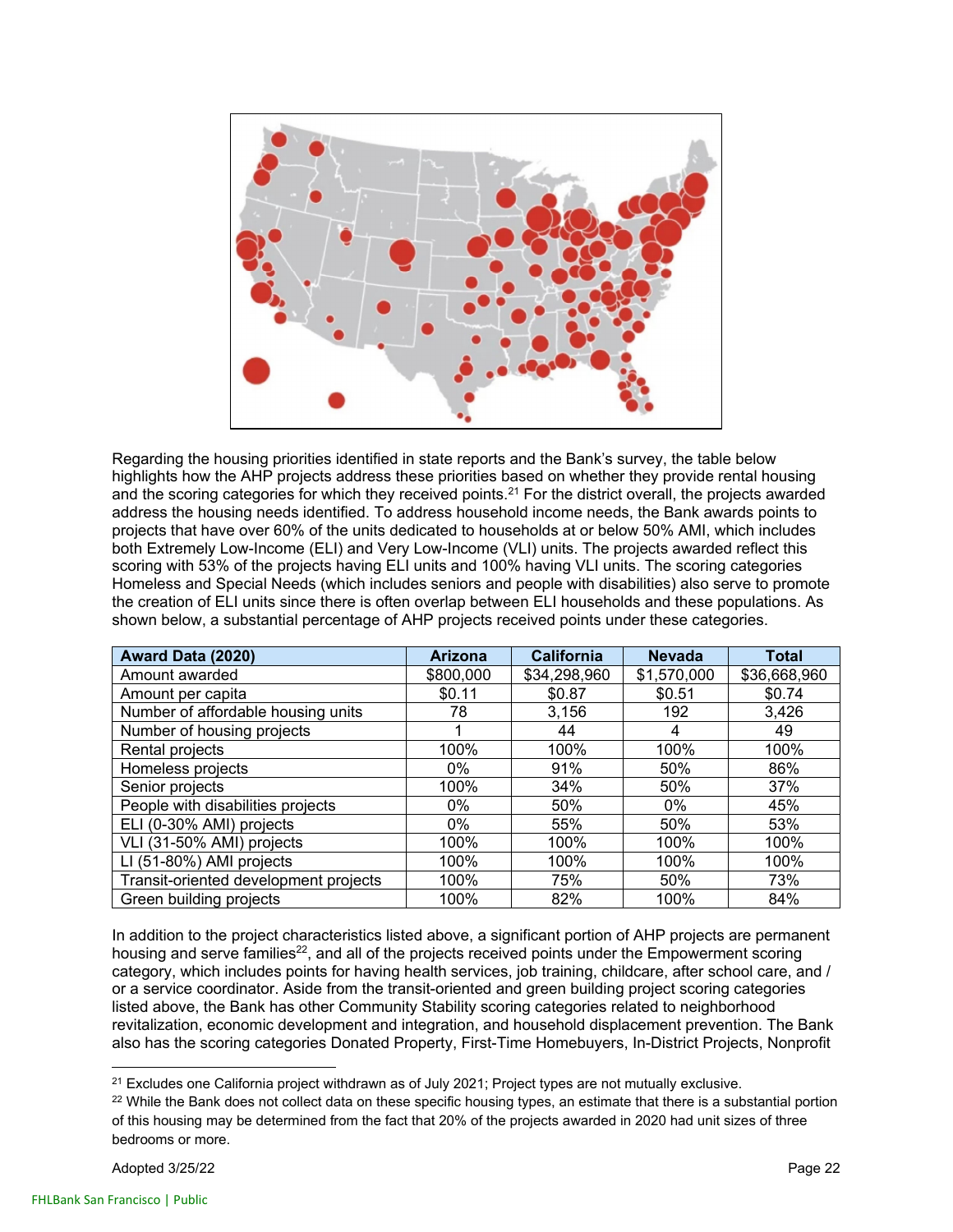Sponsorship, Project Readiness, Rural Housing, and Subsidy per Unit. These additional scoring categories are based on the AHP regulation and needs identified by the AHAC over the years.

### **AHP Homeownership Set-Aside Programs (WISH & IDEA) - 2020**

Per the table below, the Bank disbursed over \$8.2 million in homebuyer assistance to provide affordable homeownership to 403 low-income households in the district. In contrast to the AHP General Fund, there is a higher proportion of funds awarded to Arizona and Nevada than California. This reflects a combination of the affordable homeownership opportunities and Bank member participation in each state. When adding the per capita AHP General Fund and Set-Aside amounts, the figures for each state are \$0.84 for Arizona, \$0.93 for California, and \$0.75 for Nevada.

| Disbursement Data (2020)      | <b>Arizona</b> | <b>California</b> | <b>Nevada</b> | Total       |
|-------------------------------|----------------|-------------------|---------------|-------------|
| Amount disbursed              | \$5,227,549    | \$2,281,076       | \$740,000     | \$8,248,625 |
| Amount per capita             | \$0.73         | \$0.06            | \$0.24        | \$0.17      |
| Number of households assisted | 252            | 112               | 39            | 403         |
| Average household AMI         | 62%            | 65%               | 64%           | 63%         |

In October 2020, per an FHFA Advisory Bulletin, the Bank adopted the Homebuyer Income Proxy methodology effective January 1, 2021 for determining if AHP-assisted homebuyers need to repay AHP subsidy if they sell their home within the AHP five-year retention period. This methodology reduces the AHP subsidy repayment burden for these homebuyers if they sell their home at a price that is at or below a limit determined by HUD.

### **AHEAD - 2020**

The Bank disbursed \$3.5 million through the AHEAD program to 97 economic development and pandemic relief projects serving low- and moderate-income communities in the district. The funding was greater on a per capita basis in Nevada than in Arizona and California which reflects Bank member participation in each state. In 2020, about \$1.9 million of the AHEAD funding went to 52 pandemic relief projects.

| <b>Award Data (2020)</b> | Arizona   | <b>California</b> | <b>Nevada</b> | <b>Total</b> |
|--------------------------|-----------|-------------------|---------------|--------------|
| Number of projects       |           | 76                |               | 97           |
| Amount awarded           | \$417,500 | \$2.<br>.752.500  | \$330,000     | \$3,500,000  |
| Amount per capita        | \$0.06    | \$0.07            | \$0.11        | \$0.07       |

### **QJF - 2020**

In 2020, the Bank recommended that NWF award \$3 million through the QJF program to one economic development project to create 600 quality jobs in the district. In addition, the Bank worked with NWF to earmark \$10 million of the QJF for two grantmaking initiatives to respond to the pandemic: 1) \$7 million for existing QJF intermediaries to shore up quality job gains and 2) \$3 million for an Innovation Fund to support quality job projects in early development stages. NWF awarded \$314,000 to two projects in the Innovation Fund.

### **Conclusion and Performance Goals for 2022**

In 2022, the Bank will continue to administer and manage the AHP General Fund and Set-Aside programs, the discretionary programs AHEAD and Quality Jobs Fund, and the Community Investment advances and letters of credit, CIP and ACE. The Bank will consider the needs and opportunities shown in the research when policy decisions regarding any of the programs need to be made.

In addition, the Bank will consider the following potential program changes in accordance with AHP regulation, and based on affordable housing needs identified in this Plan, the 2020 Plan, and the 2021 Plan: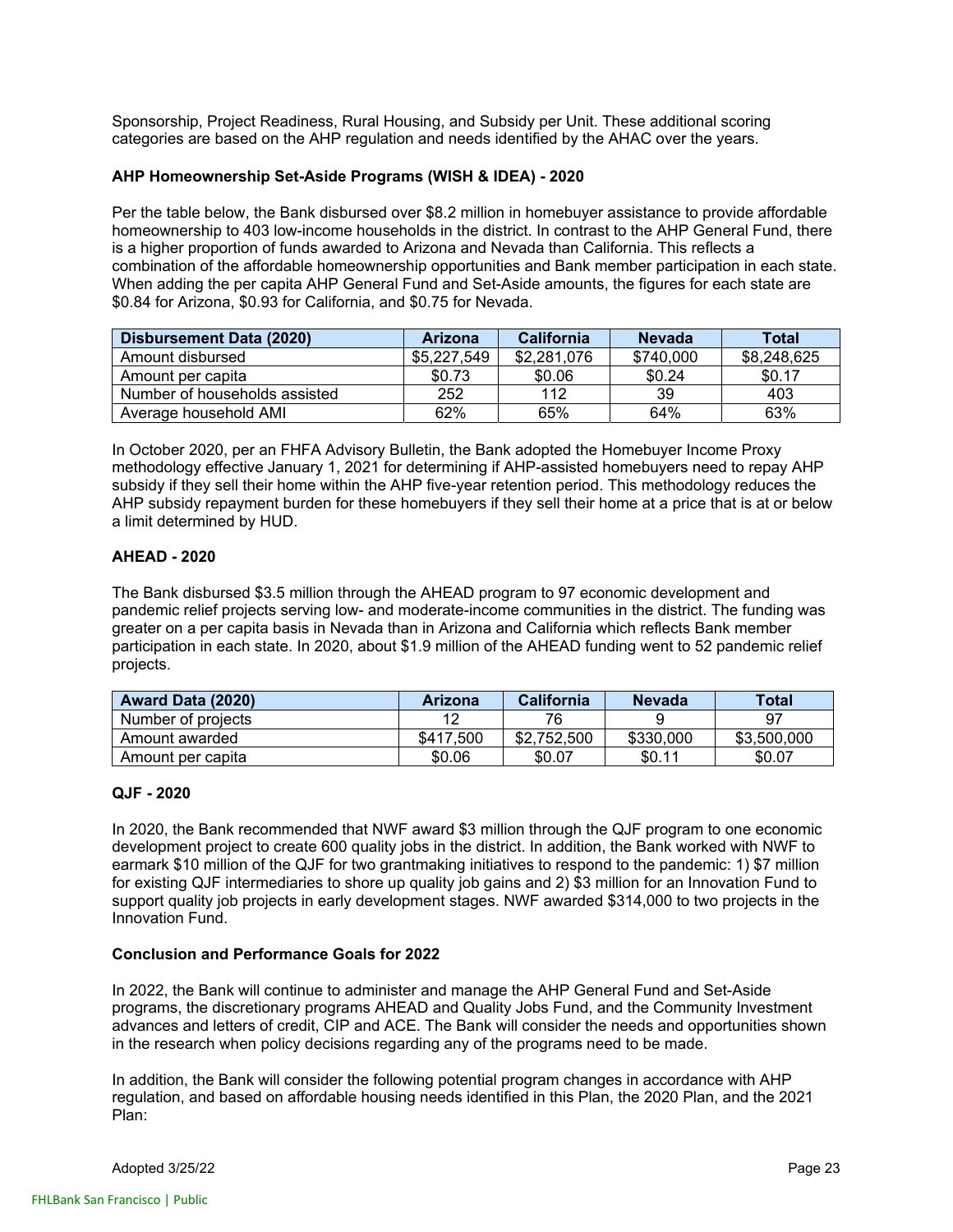- Under the AHP General Fund, create a scoring category and retention document requirements for Native American affordable housing projects to make the program more accessible for these projects
- Create the infrastructure to offer an AHP Targeted Fund for Nevada in 2023 to address exceptional housing needs in this state
- Consolidate the Homeownership Set-Aside programs WISH and IDEA into one program by 2022 to facilitate member participation

The Bank will also continue to perform outreach by developing and maintaining relationships with members and community organizations, creating opportunities to support and participate in conferences and workshops sponsored by community organizations, promoting relationships among the Bank, its members, housing associates and community-based organizations, providing technical assistance to community and economic development organizations on the Bank's community programs, and providing support to community organizations to link them with experienced partners in community development.

Such outreach efforts provide the Bank with additional information on existing and emerging housing and economic development needs and initiatives. In addition, the Bank provides regular updates to the Board and the AHAC on this outreach. The Board and the AHAC review progress and help identify new areas of opportunity to promote the Bank's community programs.

The Bank's 2022 quantitative goals related to its CI programs and outreach activities are provided in the following section.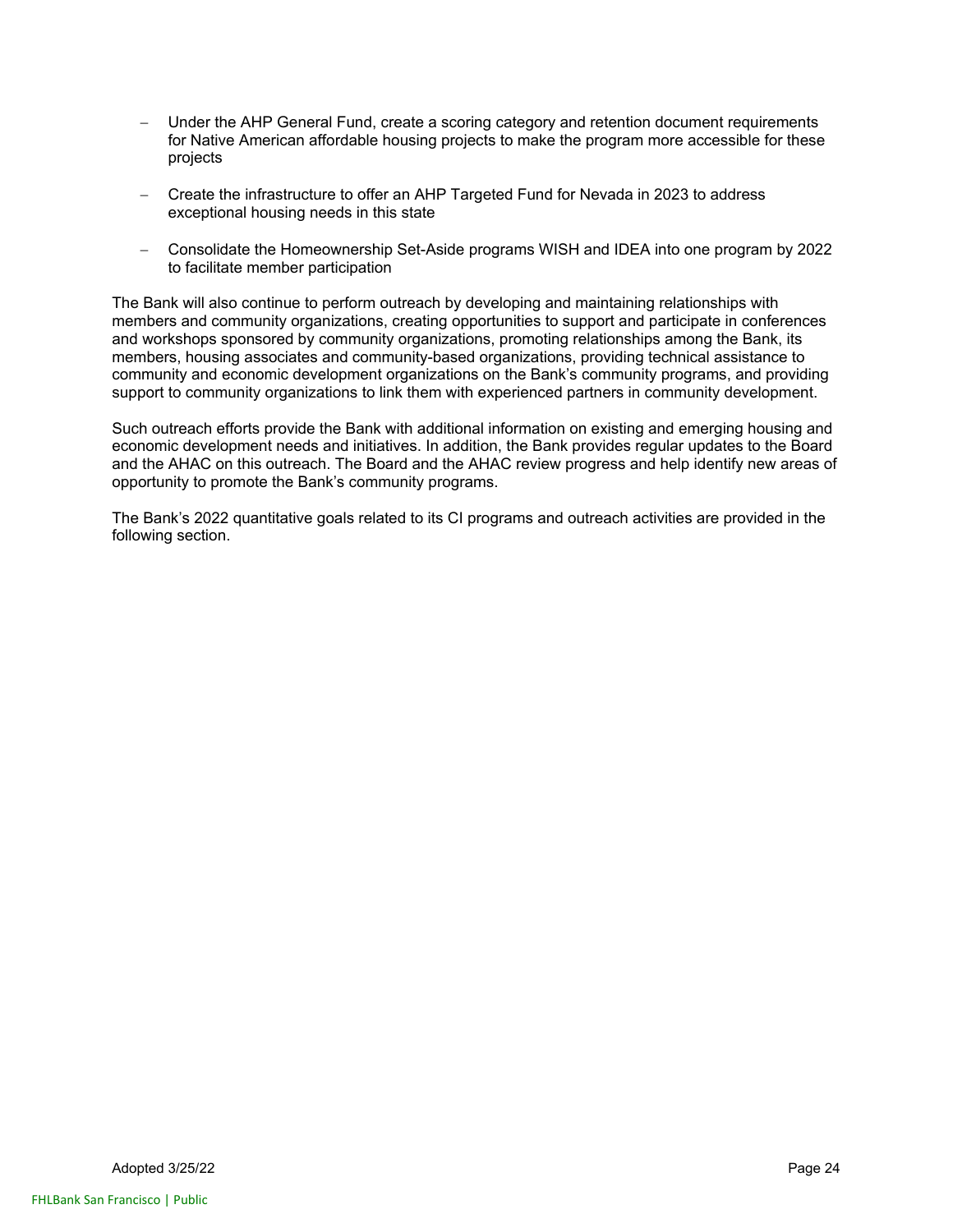### **Quantitative Goals**

The Bank has established three quantitative performance goals to measure performance against the Plan. By setting standards to support the implementation of the Bank's CI programs, these goals strengthen the Bank's focus on addressing needs and opportunities in the district.

#### **CIP and ACE advances and letters of credit and AHEAD grants***:*

Transact Community Investment Program (CIP) and Advances for Community Enterprise (ACE) advances and letters of credit and award AHEAD grants.

| <b>2022 Goal</b>                                      | <b>Minimum</b> | <b>Target</b> | <b>Maximum</b> |
|-------------------------------------------------------|----------------|---------------|----------------|
| LCIP and ACE advances and letters of credit and AHEAD | 40             | 55            |                |
| awards (# of members) $^{23}$                         |                |               |                |

Management has increased the first quantitative goal from the 2021 goal below based on year-to-date performance.

#### **Actively participate in and/or convene conferences, meetings, workshops, and other projectrelated events:**

Promote understanding of the Bank's mission and CI programs and learn about district housing and economic needs through these events.

| <b>2022 Goal</b>                                                               |    |
|--------------------------------------------------------------------------------|----|
| Actively participate in and / or convene conferences, meetings, workshops, and | 55 |
| other project-related events <sup>24</sup>                                     |    |

Management has increased the second quantitative goal from the 2021 goal below based on year-to-date performance.

### **Member participation in AHP workshops and technical assistance:**

Promote member participation in Bank-sponsored AHP (General Fund and Set-Aside programs) workshops and provide technical assistance to members on the use of the Bank's CI programs.

| <b>2022 Goal</b>                                    | <b>Meets</b> | Exceeds | <b>Far Exceeds</b> |
|-----------------------------------------------------|--------------|---------|--------------------|
| Member participation in AHP workshops and technical |              |         |                    |
| assistance (# of unique members)                    |              |         |                    |

Management has increased the third quantitative goal from the 2021 goal below based on year-to-date performance.

The tables below summarize the 2022 goals and 2021 goals achievement as of 8/31/21:

| 2022 Goals Summary                                    | <b>Minimum</b> | <b>Target</b> | <b>Maximum</b> |
|-------------------------------------------------------|----------------|---------------|----------------|
| LCIP and ACE advances and letters of credit and AHEAD | 40             | 55            |                |
| awards (# of members)                                 |                |               |                |

| 2022 Goals Summary                                    | <b>Meets</b> | <b>Exceeds</b> | <b>Far Exceeds</b> |
|-------------------------------------------------------|--------------|----------------|--------------------|
| Actively participate in and / or convene conferences, | 55           |                |                    |
| meetings, workshops, and other project-related events |              |                |                    |
| Member participation in AHP workshops and technical   | 73.          | 78             | -83                |
| assistance (# of unique members)                      |              |                |                    |

<sup>&</sup>lt;sup>23</sup> Members that sponsor a successful AHEAD grant application are counted separately from participation in CIP and ACE advances and letters of credit. This goal was updated per the Bank's approved 2022 corporate goals.<br><sup>24</sup> Includes virtual meetings and webinars.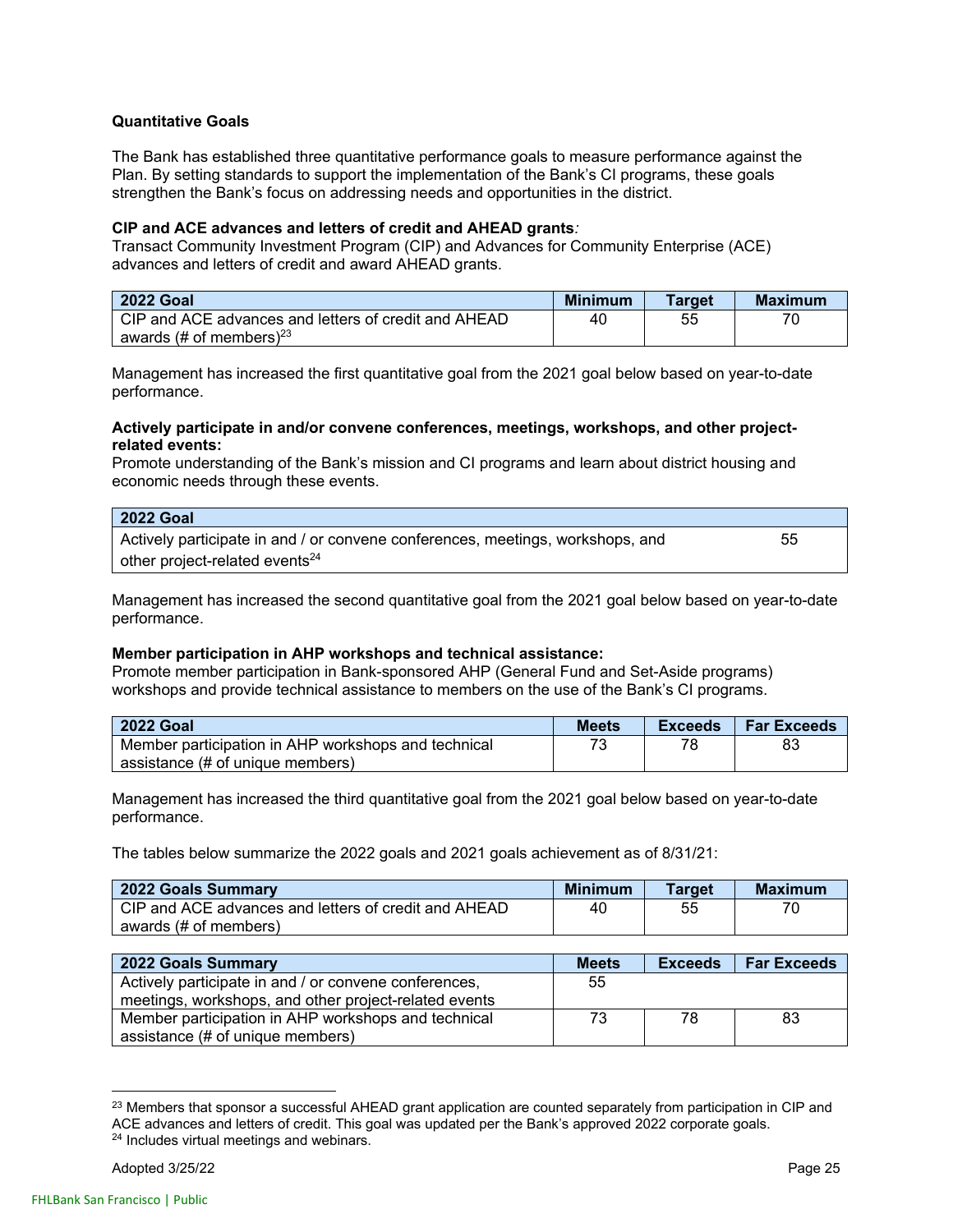| 2021 Targeted Community Lending Plan<br><b>Update Goals Summary</b> |                                                                                                                   | <b>Meets</b> | <b>Exceeds</b> | <b>Far Exceeds</b> | As of 8/31/21 |
|---------------------------------------------------------------------|-------------------------------------------------------------------------------------------------------------------|--------------|----------------|--------------------|---------------|
|                                                                     | CIP and ACE advances and letters of<br>credit and AHEAD awards (# of<br>members)                                  | 40           | 50             | 60                 | $59^{25}$     |
| 2                                                                   | Actively participate in and / or convene<br>conferences, meetings, workshops,<br>and other project-related events | 35           |                |                    | $52^{26}$     |
| 3                                                                   | Member participation in AHP<br>workshops and technical assistance (#<br>of unique members)                        | 70           | 75             | 80                 | 73            |

<sup>&</sup>lt;sup>25</sup> Includes 12 CIP and ACE members and 47 AHEAD members

 $^{26}$  Includes interviews which the Bank conducts every few years with AHP project members, sponsors, other FHLBanks, and other affordable housing funders to develop best practices for AHP General Fund implementation. The Bank does not expect to conduct these interviews in 2022.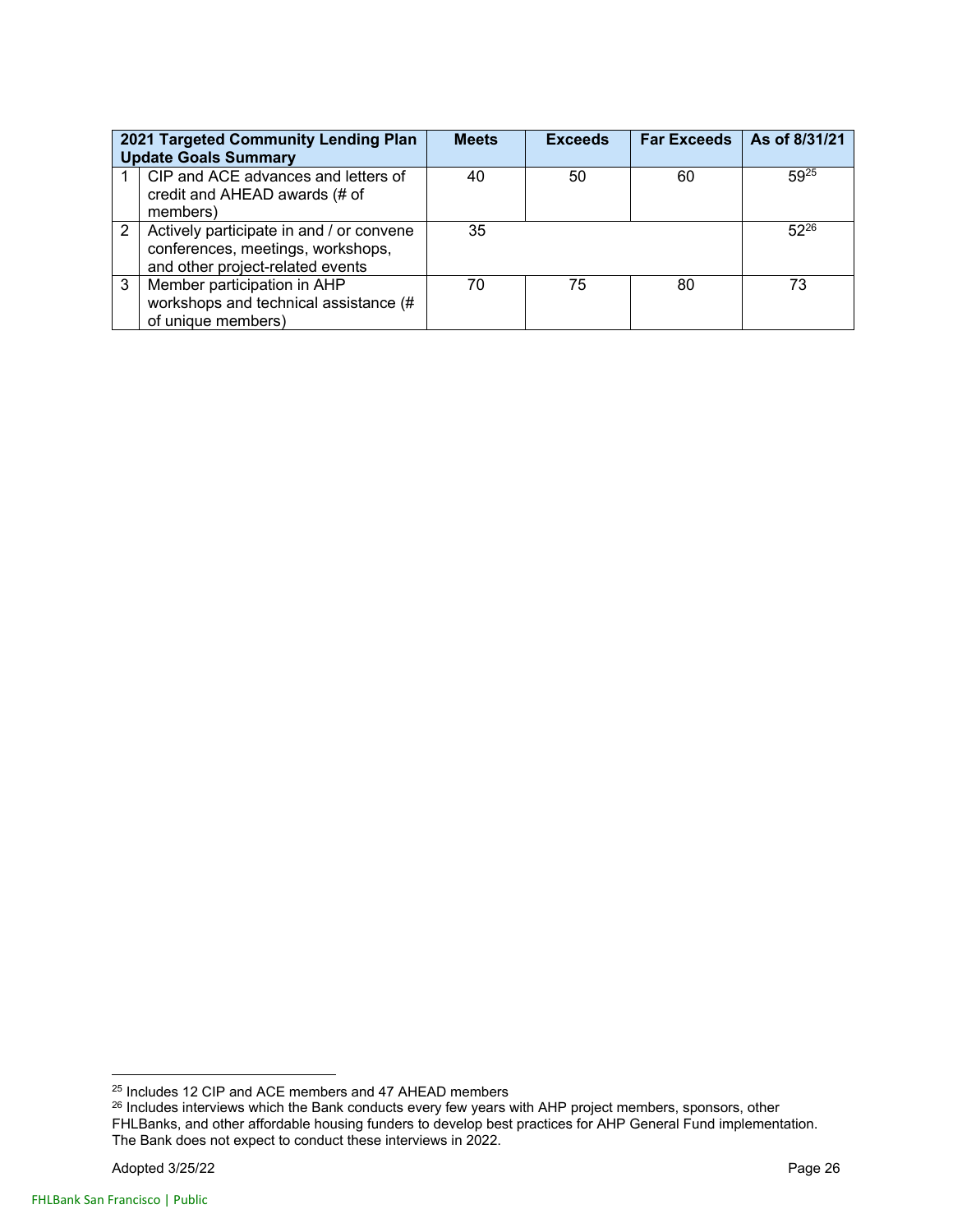### **Bibliography**

Arizona Department of Health Services. (2021). *Data Dashboard*. Retrieved from https://www.azdhs.gov/covid19/data/index.php

Arizona Department of Health Services. (2021). *Vaccine Administration*. Retrieved from https://www.azdhs.gov/covid19/data/index.php#vaccine-admin

Arizona Department of Housing. (2020). *Fiscal Year 2020 Annual Report.* Retrieved from https://housing.az.gov/sites/default/files/documents/files/ADOH\_Fiscal\_Year\_2020\_Annual\_Report.pdf

Arizona State University's Knowledge Exchange for Resilience via ABC15 Arizona. (2021). *ASU model predicts 80,000 renters at risk for eviction when ban ends*. Retrieved from https://www.abc15.com/news/rebound/coronavirus-money-help/asu-model-predicts-80-000-renters-atrisk-for-eviction-when-ban-ends

Aspen Institute. (2021). *The Devastating Effects of Climate Change on US Housing Security*. Retrieved from

https://www.aspeninstitute.org/blog-posts/the-devastating-effects-of-climate-change-on-us-housingsecurity/

Associated General Contractors of America. (2021). *2021 Construction Outlook Survey Results (West Results)*. Retrieved from https://www.agc.org/sites/default/files/2021\_Outlook\_West\_1221\_.pdf

Associated General Contractors of America. (2021). *AGC Coronavirus Survey National Results (Feb 19- Mar 4, 2021)*. Retrieved from

https://www.agc.org/sites/default/files/AGC%20Coronavirus%20Survey%20National%20Results\_F.pdf

Associated General Contractors of America. (2020). *Workforce Survey Results (National Results)*. Retrieved from

https://www.agc.org/sites/default/files/Files/Communications/2020\_Workforce\_Survey\_National.pdf

Brookings Institution. (2021). *American Indians and Alaska Natives are Dying of COVID-19 at Shocking Rates*. Retrieved from

https://www.brookings.edu/research/american-indians-and-alaska-natives-are-dying-of-covid-19-atshocking-rates/

California Budget & Policy Center. (2021). *California's 17 Million Renters Face Housing Instability and Inequality Before and After COVID-19*. Retrieved from https://calbudgetcenter.org/wp-content/uploads/2021/01/IB-Renters-Remediated.pdf

California Budget & Policy Center. (2021). *Low-Paid Workers and Their Families Take Another Blow as California Begins to Lose Jobs Again*. Retrieved from https://calbudgetcenter.org/resources/california-is-losing-jobs-again/

California Coalition for Rural Housing. (2021). *Affordable Housing and Natural Disasters: A Practitioner's Guidebook*. Retrieved from https://aeae507d-e90c-449b-9332 a6e33d13c0ca.filesusr.com/ugd/8d7a46\_fdb527b093ce4a508b31ca2a89a69449.pdf

California Department of Public Health (2021). *COVID-19 Data & Tools*. Retrieved from https://www.cdph.ca.gov/Programs/CID/DCDC/Pages/COVID-19/CovidDataAndTools.aspx

California Government. (2021). *California's commitment to health equity*. Retrieved from https://covid19.ca.gov/equity/

Adopted 3/25/22 Page 27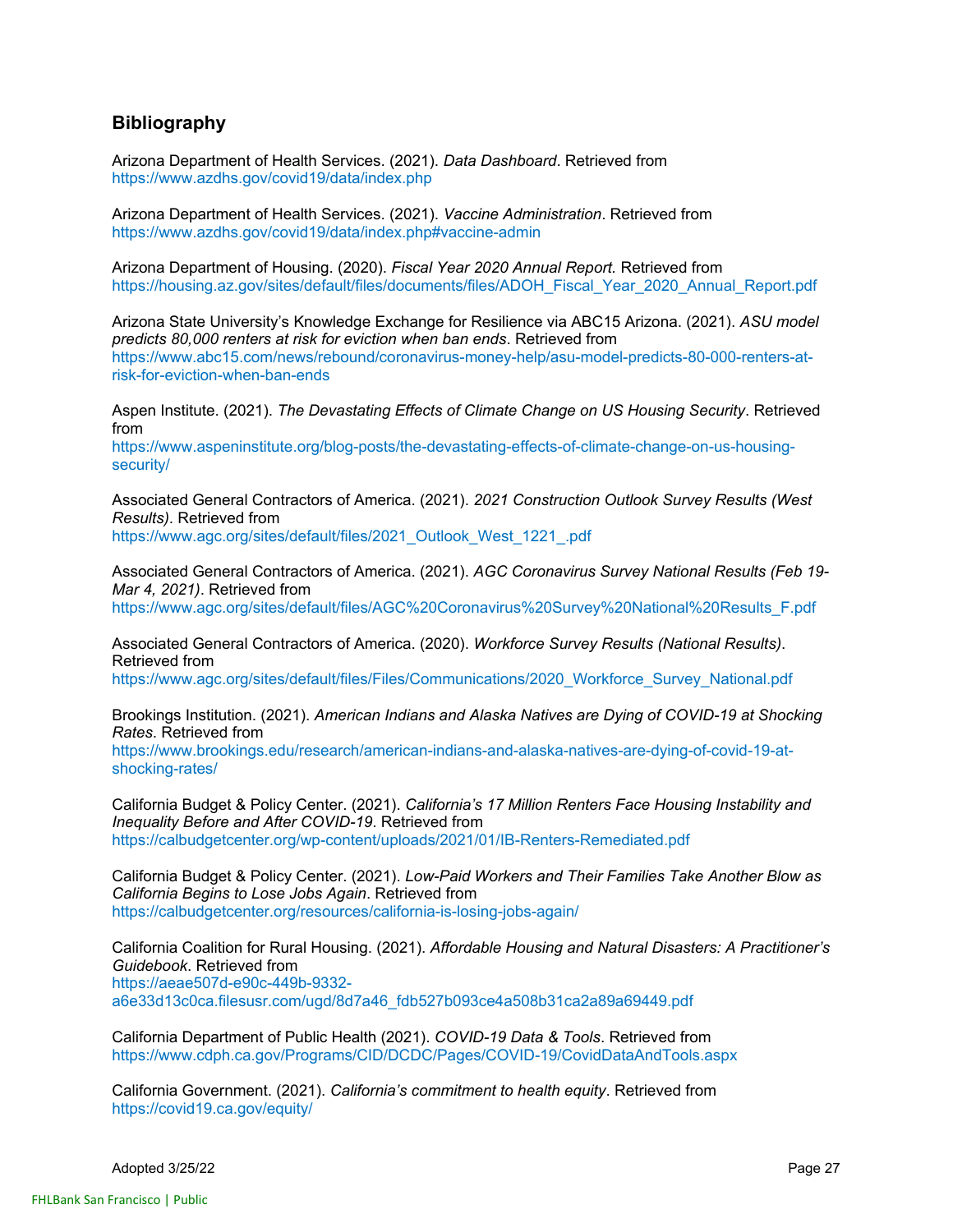California Government. (2021). *Overview of Vaccine Administration*. Retrieved from https://covid19.ca.gov/vaccination-progress-data/

California Tax Credit Allocation Committee. (2020). *List of Projects.* Retrieved from https://www.treasurer.ca.gov/ctcac/projects.asp

CalMatters. (2021). *Where are Tenants Falling through the Cracks of California Eviction Ban?* Retrieved from

https://calmatters.org/housing/2021/07/california-eviction-moratorium-tenants/

Centers for Disease Control and Prevention. (2021). *COVID Data Tracker*. Retrieved from https://covid.cdc.gov/covid-data-tracker/#datatracker-home

Centers for Disease Control and Prevention. (2021). *COVID-19 Vaccinations in the United States*. Retrieved from https://covid.cdc.gov/covid-data-tracker/#vaccinations\_vacc-total-admin-rate-total

Centers for Disease Control and Prevention. (2021). *Hospitalization and Death by Race/Ethnicity*. Retrieved from

https://www.cdc.gov/coronavirus/2019-ncov/covid-data/investigations-discovery/hospitalization-death-byrace-ethnicity.html

Congressional Research Service. (2021). *Unemployment Rates During the COVID-19 Pandemic*. Retrieved from https://fas.org/sgp/crs/misc/R46554.pdf

Council on Criminal Justice. (2021). *Domestic Violence During COVID-19: Evidence from a Systematic Review and Meta-Analysis*. Retrieved from

https://build.neoninspire.com/counciloncj/wp-content/uploads/sites/96/2021/07/Domestic-Violence-During-COVID-19-February-2021.pdf

Economic Policy Institute. (2021). *Restaurant Labor Shortages Show Little Sign of Going Economywide*. Retrieved from

https://www.epi.org/blog/restaurant-labor-shortages-show-little-sign-of-going-economywide-policymakersmust-not-rein-in-stimulus-or-unemployment-benefits/

Federal Housing Finance Agency. (2020). *House Price Index (HPI) Monthly Report.* Retrieved from https://www.fhfa.gov/AboutUs/Reports/ReportDocuments/2020Q1\_HPI.pdf

Federal Housing Finance Agency. (2021). *House Price Index (HPI) Quarterly Report.* Retrieved from https://www.fhfa.gov/AboutUs/Reports/ReportDocuments/2021Q1\_HPI.pdf

Federal Reserve Bank of San Francisco. (2021). *Parental Participation in a Pandemic Labor Market*. Retrieved from

https://www.frbsf.org/economic-research/publications/economic-letter/2021/april/parental-participation-inpandemic-labor-market/

Federal Reserve Bank of San Francisco. (2018). *Q&A: Climate Adaptation and Resilience from a Community Development Perspective*. Retrieved from

https://www.frbsf.org/community-development/blog/qa-climate-adaptation-and-resilience-from-acommunity-development-perspective/

Federal Reserve Bank of San Francisco. (2020). *Rising Wildfire Risk for the 12th District Economy*. Retrieved from

https://www.frbsf.org/economic-research/publications/economic-letter/2020/july/rising-wildfire-risk-for-12th-district-economy/

Adopted 3/25/22 Page 28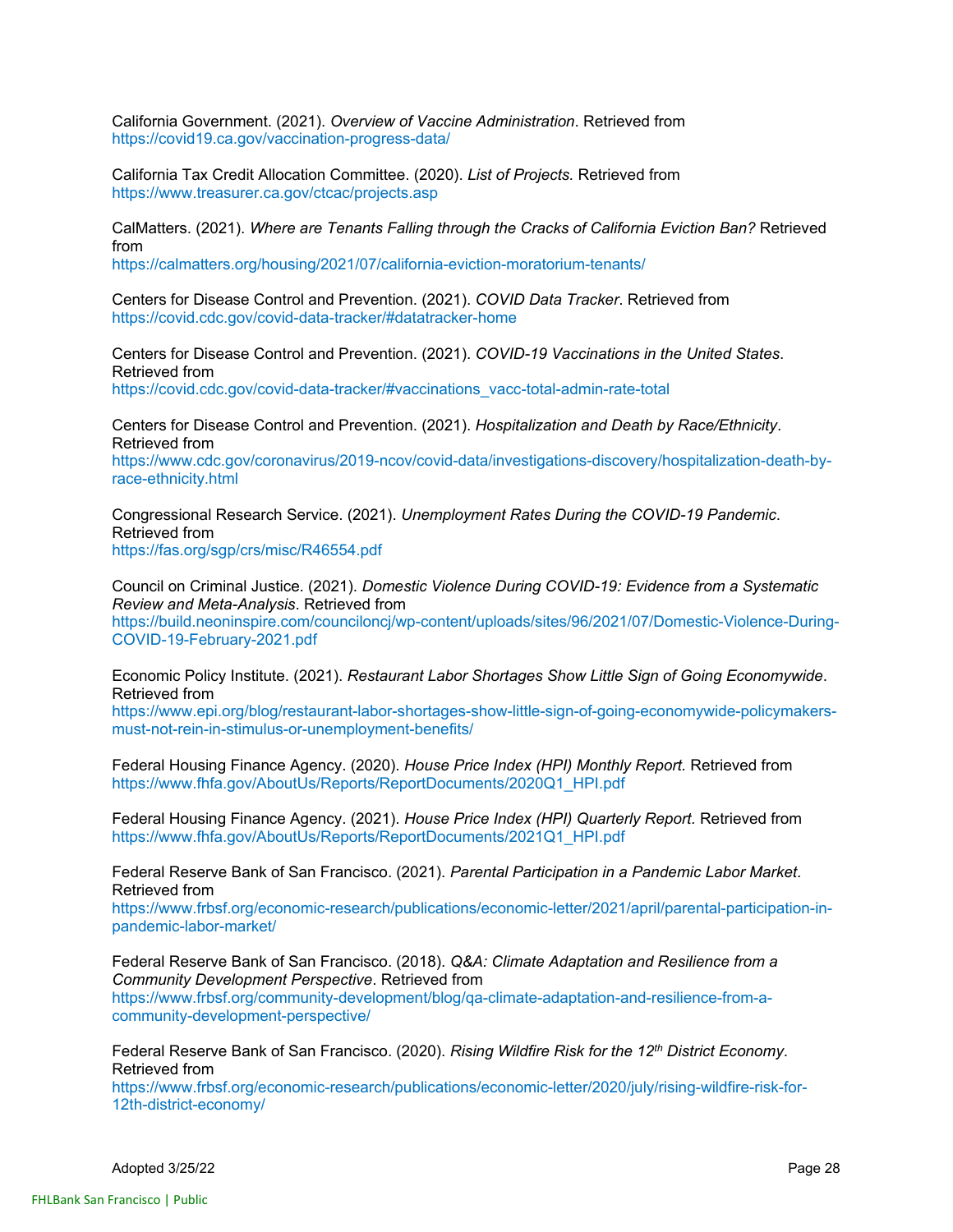Federal Reserve Bank of St. Louis. (2021). *Racial and Ethnic Disparities in Housing Distress during the Pandemic*. Retrieved from

https://www.stlouisfed.org/on-the-economy/2021/april/racial-ethnic-disparities-housing-distress-pandemic

Federal Reserve Banks. (2021). *Small Business Credit Survey: 2021 Report on Employer Firms*. Retrieved from

https://www.fedsmallbusiness.org/medialibrary/FedSmallBusiness/files/2021/2021-sbcs-employer-firmsreport

Federal Reserve Banks. (2021). *Small Business Credit Survey: 2021 Report on Employer Firms Based on the Small Business Credit Survey*. Retrieved from https://www.fedsmallbusiness.org/survey/2021/report-on-employer-firms

Federal Reserve Banks. (2021). *Small Business Credit Survey: 2021 Report on Firms Owned by People of Color*. Retrieved from

https://www.fedsmallbusiness.org/medialibrary/FedSmallBusiness/files/2021/sbcs-report-on-firms-ownedby-people-of-color

Federal Trade Commission. (2021). *Joint Statement by FTC Acting Chairwoman Rebecca Kelly Slaughter and CFPB Acting Director Dave Uejio*. Retrieved from

https://www.ftc.gov/news-events/press-releases/2021/03/joint-statement-ftc-acting-chairwoman-rebeccakelly-slaughter

Governing. (2019). *Where Nonprofits Are Most Prevalent in America*. Retrieved from https://www.governing.com/archive/gov-nonprofits.html

Guinn Center and Arizona State University. (2021). *Strengthening Resiliency in Communities of Color in Nevada and Arizona*. Retrieved from

https://guinncenter.org/wp-content/uploads/2021/07/Guinn-Center-Heat-and-Health-Community-Forum-June-2021.pdf

Guinn Center, Kenneth Retzl, PhD, Associate Director. (2021). *Legislative and ARPA Funds Update Lunch & Learn*. Online, July 28, 2021. Nevada Housing Coalition.

Harvard University Joint Center for Housing Studies. (2021). *The Extraordinary and Unexpected Pandemic Increase in House Prices: Causes and Implications*. Retrieved from https://www.jchs.harvard.edu/blog/extraordinary-and-unexpected-pandemic-increase-house-pricescauses-and-implications

Kaiser Family Foundation. (2021). *Latest Data on COVID-19 Vaccinations by Race/Ethnicity*. Retrieved from

https://www.kff.org/coronavirus-covid-19/issue-brief/latest-data-on-covid-19-vaccinations-race-ethnicity/

National Center for Charitable Statistics. (2018). *Active and Reporting Public Charities by State*. Retrieved from https://nccs.urban.org/publication/active-and-reporting-public-charities-state

National Community Reinvestment Coalition. (2021). *Lending Discrimination within the Paycheck Protection Program.* Retrieved from https://www.ncrc.org/lending-discrimination-within-the-paycheck-protection-program/

National Low Income Housing Coalition. (2021). *Out of Reach.* Retrieved from https://nlihc.org/sites/default/files/oor/2021/Out-of-Reach\_2021.pdf

National Low Income Housing Coalition. (2021). *The Gap.* Retrieved from https://reports.nlihc.org/sites/default/files/gap/Gap-Report\_2021.pdf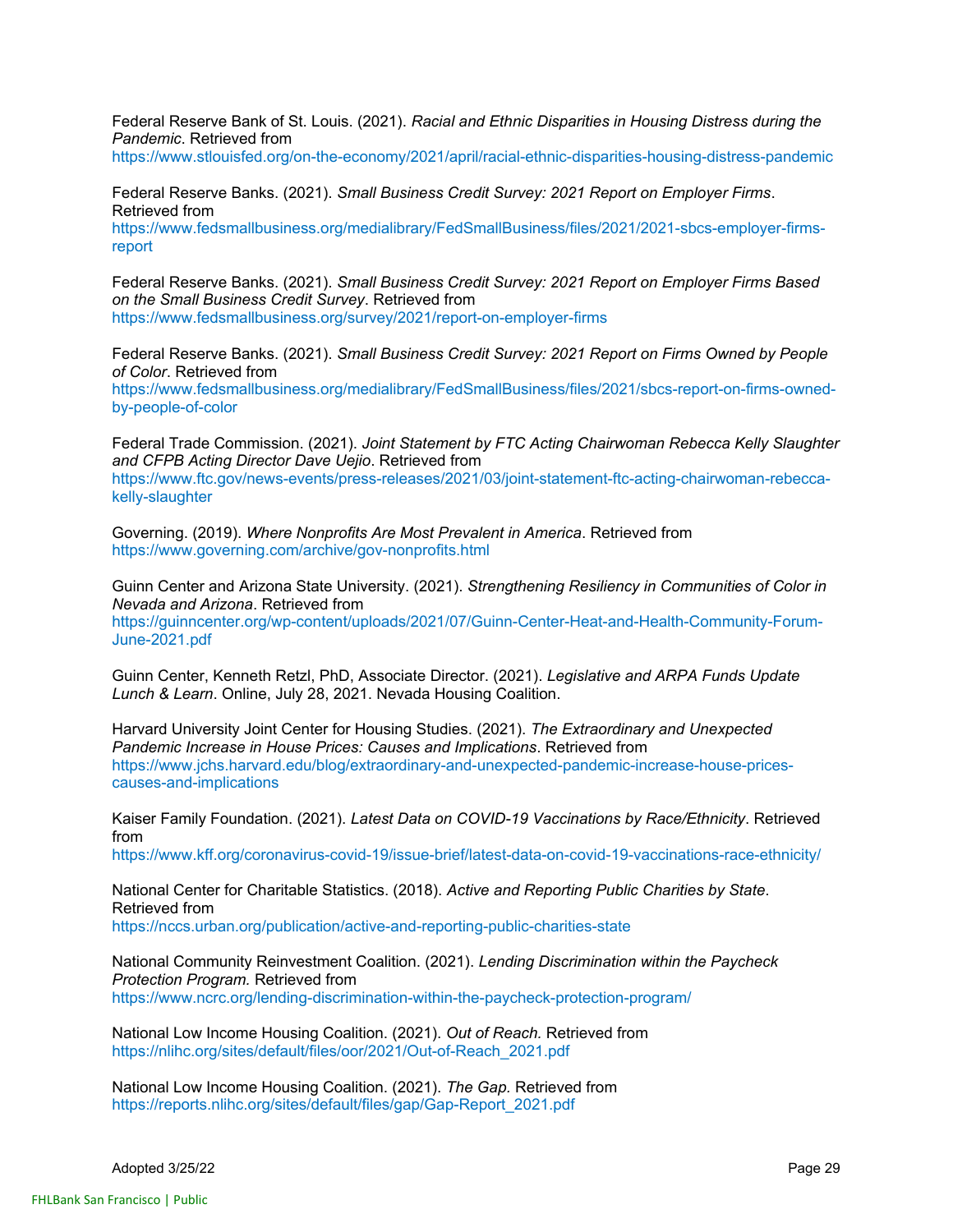National Low Income Housing Coalition. (2021). *The Road Ahead for Low-Income Renters.* Retrieved from

https://nlihc.org/sites/default/files/The-Road-Ahead-for-Low-Income-Renters.pdf

Nevada Department of Health and Human Services. (2021). *Nevada Health Response COVID-19*. Retrieved from

https://nvhealthresponse.nv.gov/

Nevada Housing Division. (2020). *2020 LIHTC Applications Reservations.* Retrieved from https://housing.nv.gov/Programs/LIHTC\_Program/

Pew Research Center. (2021). *U.S. Labor Market Inches Back from the COVID-19 Shock, but Recovery Is Far from Complete*. Retrieved from

https://www.pewresearch.org/fact-tank/2021/04/14/u-s-labor-market-inches-back-from-the-covid-19 shock-but-recovery-is-far-from-complete/

Public Policy Institute of California. (2020). *Income Inequality and Economic Opportunity in California*. Retrieved from

https://www.ppic.org/wp-content/uploads/incoming-inequality-and-economic-opportunity-in-californiadecember-2020.pdf

The Greenlining Institute. (2020). *Home Lending to Communities of Color in California*. Retrieved from https://greenlining.org/wpcontent/uploads/2020/11/Greenlining\_Home\_Lending\_California\_Report\_2020.pdf

The Wall Street Journal. (2020). *Coronavirus Pandemic Threatens to Widen Racial Homeownership Gap*. Retrieved from https://www.wsj.com/articles/coronavirus-pandemic-threatens-to-widen-racial-homeownership-gap-11600614000

U.C. Berkeley Terner Center for Housing Innovation. (2021). *Crisis, Response, and Recovery: The Federal Government and the Black/White Homeownership Gap*. Retrieved from https://ternercenter.berkeley.edu/wp-content/uploads/2021/03/Crisis-Response-Recovery-March-2021- Final.pdf

U.C. Davis. (2021). *COVID-29 Isolation Linked to Increased Domestic Violence, Researchers Suggest Financial Stress Contributes*. Retrieved from https://www.ucdavis.edu/news/covid-19-isolation-linked-increased-domestic-violence-researcherssuggest

United Nations Intergovernmental Panel on Climate Change. (2021). *Climate Change 2021 The Physical Science Basis: Summary for Policymakers*. Retrieved from https://www.ipcc.ch/report/ar6/wg1/#FullReport

United Way. (2021). *Struggling to Move Up: The Real Cost Measure in California 2021*. Retrieved from https://www.unitedwaysca.org/images/RealCostMeasure2021/The-Real-Cost-Measure-in-California-2021- Executive-Summary.pdf

University of Nevada, Las Vegas's Lied Center for Real Estate, Vivek Sah, PhD, Director. (2020). *Southern Nevada Housing Market Update*. Online, October 28, 2020. Nevada Housing Summit.

Urban Institute. (2021). *The Looming Eviction Cliff: Findings from the Urban Institute Coronavirus Tracking Survey*. Retrieved from https://www.urban.org/sites/default/files/publication/103453/the-looming-eviction-cliff\_1.pdf

U.S. Bureau of Labor Statistics. (2021). *Employment Situation News Summary.* Retrieved from https://www.bls.gov/news.release/pdf/empsit.pdf

Adopted 3/25/22 Page 30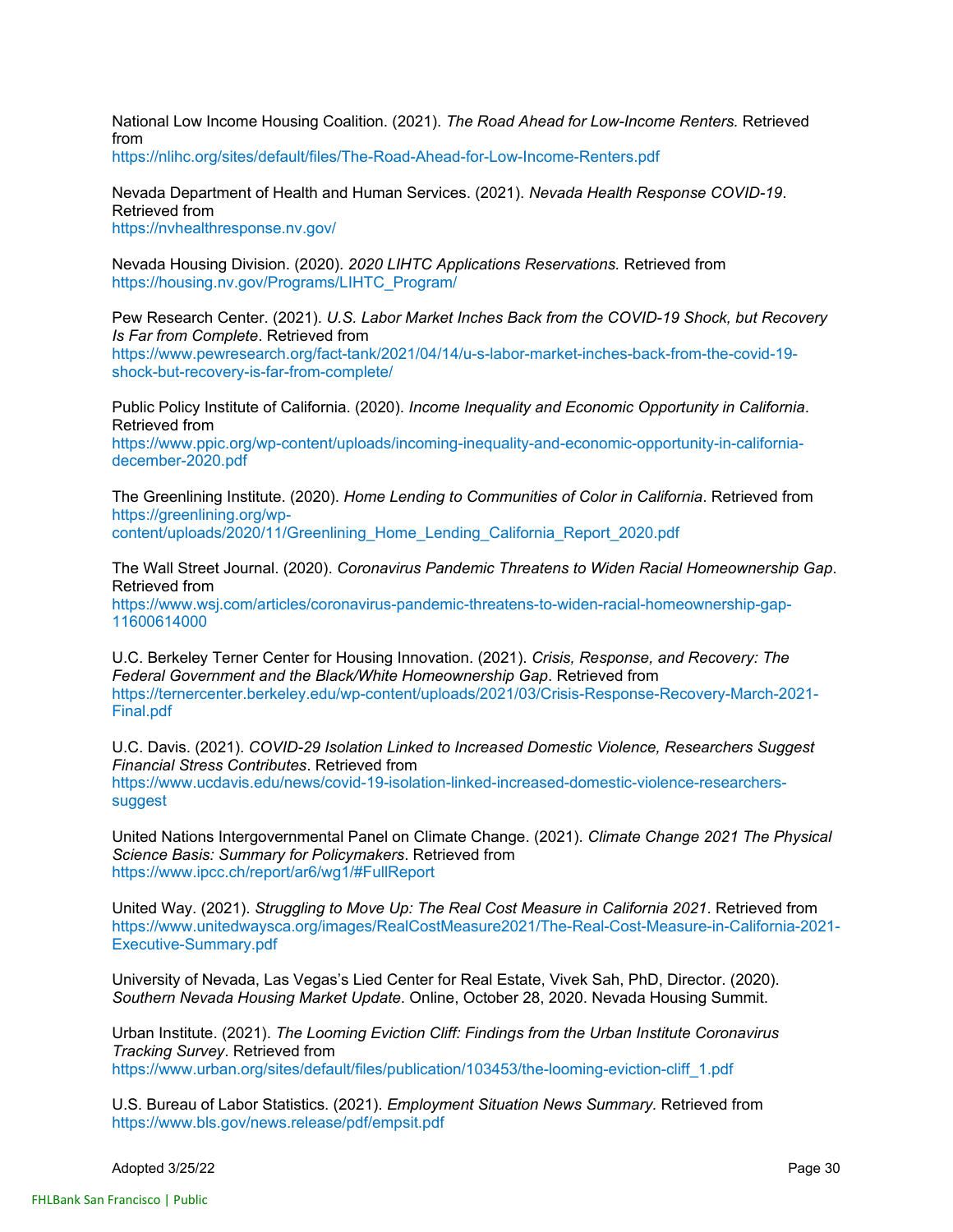U.S. Bureau of Labor Statistics. (2021). *Las Vegas Area Economic Summary*. Retrieved from https://www.bls.gov/regions/west/summary/blssummary\_lasvegas.pdf

U.S. Bureau of Labor Statistics. (2021). *State and Area Employment, Hours, and Earnings - Nevada – Leisure and Hospitality*. Retrieved from https://data.bls.gov/timeseries/SMS32000007000000001?amp%253bdata\_tool=XGtable&output\_view=da ta&include\_graphs=true

U.S. Bureau of Labor Statistics. (2019). *State Employment and Unemployment —June 2019.* Retrieved from

https://www.bls.gov/news.release/archives/laus\_07192019.pdf

U.S. Bureau of Labor Statistics. (2021). *State Employment and Unemployment – June 2021.* Retrieved from

https://www.bls.gov/news.release/pdf/laus.pdf

U.S. Census Bureau. (2021). *County Business Patterns 2007-2018.* Retrieved from https://www.census.gov/programs-surveys/cbp/data.html

U.S. Census Bureau. (2019). *Health Insurance Coverage in the United States: 2019*. Retrieved from https://www.census.gov/content/dam/Census/library/publications/2020/demo/p60-271.pdf

U.S. Census Bureau. (2021). *Homeownership Rates by State 2005-Present*. Retrieved from https://www.census.gov/housing/hvs/data/rates.html

U.S. Census Bureau. (2020). *Income and Poverty in the United States: 2019*. Retrieved from https://www.census.gov/content/dam/Census/library/publications/2020/demo/p60-270.pdf

U.S. Census Bureau. (2021). *2020 Population and Housing State Data*. Retrieved from https://www.census.gov/library/visualizations/interactive/2020-population-and-housing-state-data.html

U.S. Census Bureau. (2021). *Quarterly Residential Vacancies and Homeownership, First Quarter 2021*. Retrieved from https://www.census.gov/housing/hvs/files/currenthvspress.pdf

U.S. Census Bureau. (2021). *SUSB Historical Data*. Retrieved from https://www.census.gov/data/tables/time-series/econ/susb/susb-historical.html

U.S. Census Bureau. (2020). *The Supplemental Poverty Measure: 2019*. Retrieved from https://www.census.gov/content/dam/Census/library/publications/2020/demo/p60-272.pdf

U.S. Census Bureau. (2021). *Tourism and Related Industries Declined Sharply in Northeastern States in Spring 2020.* Retrieved from

https://www.census.gov/library/stories/2021/06/initial-impact-of-covid-19-on-travel-tourism-outdoorrecreation-varied-widely-across-states.html

U.S. Department of Housing and Urban Development. (2019). *Annual Homeless Assessment Report (AHAR) to Congress.* Retrieved from https://files.hudexchange.info/resources/documents/2019-AHAR-Part-1.pdf

U.S. Department of Housing and Urban Development. (2020). *Annual Homeless Assessment Report (AHAR) to Congress.* Retrieved from https://www.huduser.gov/portal/sites/default/files/pdf/2020-AHAR-Part-1.pdf

U.S. Department of Labor. (2021). *A More Inclusive Economy is Key to Recovery*. Retrieved from https://blog.dol.gov/2021/02/09/a-more-inclusive-economy-is-key-to-recovery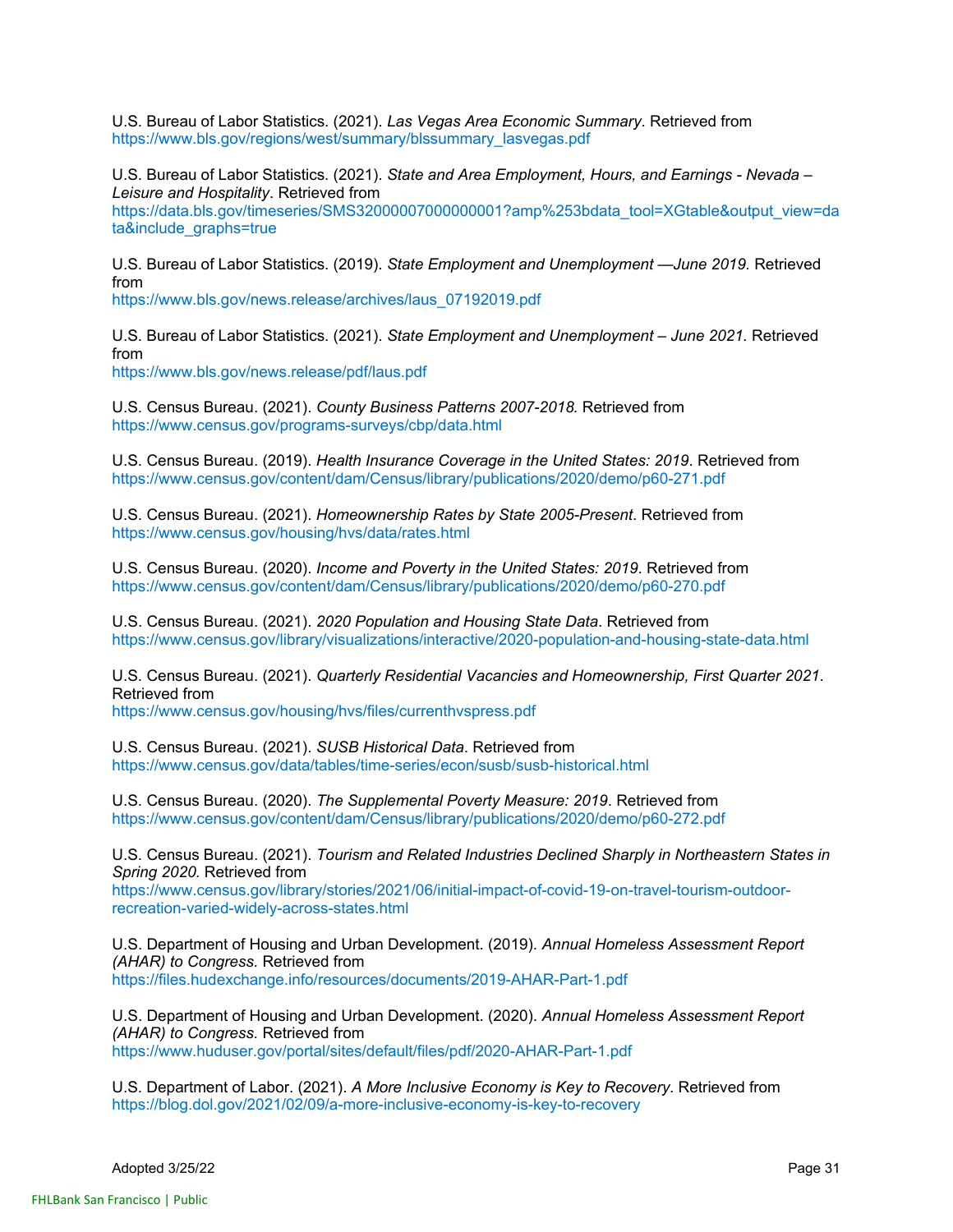## **Appendix: 11th District Survey - 2021**



Question 1: What geographic area does your organization serve? Counties are listed by state, check all that apply.

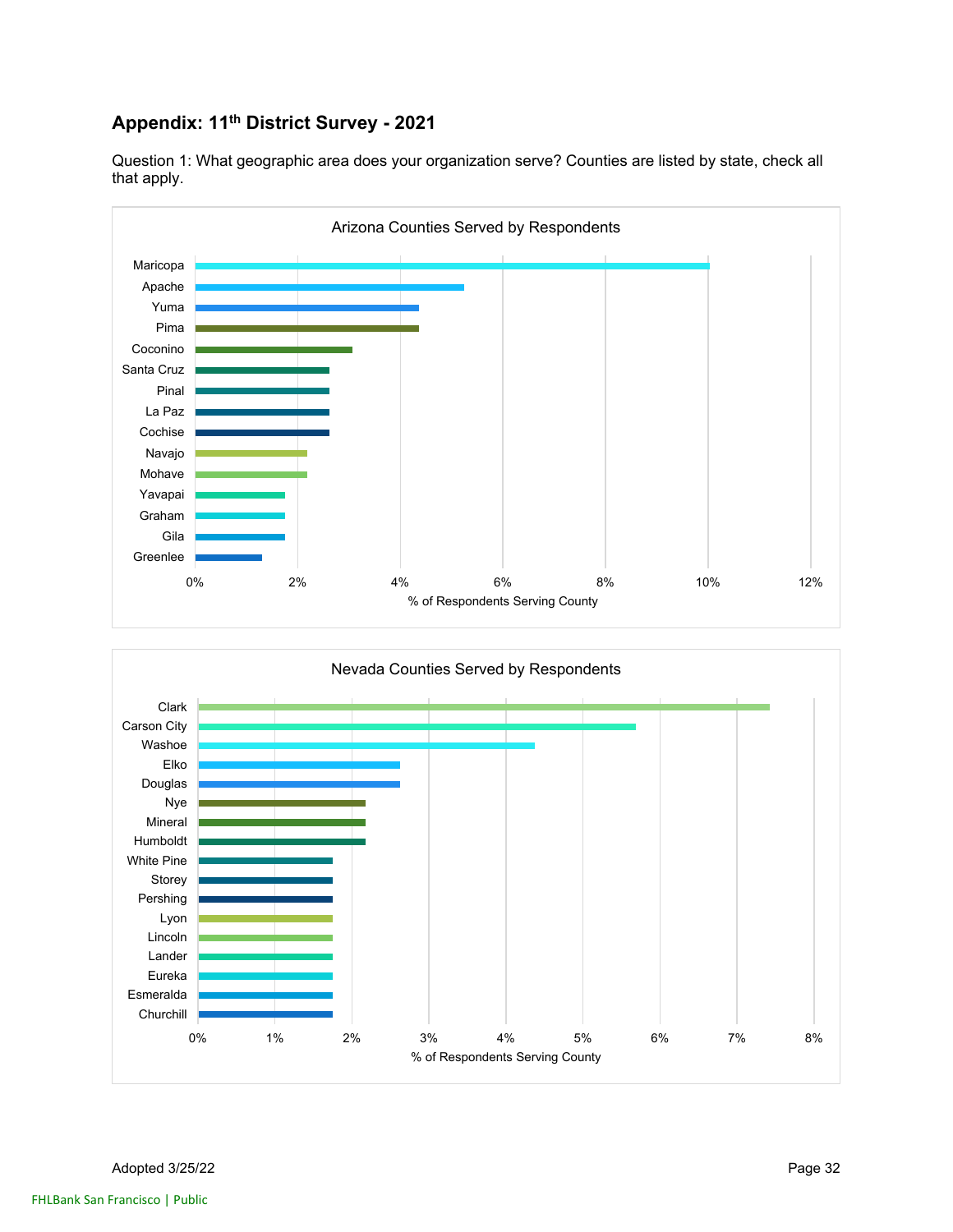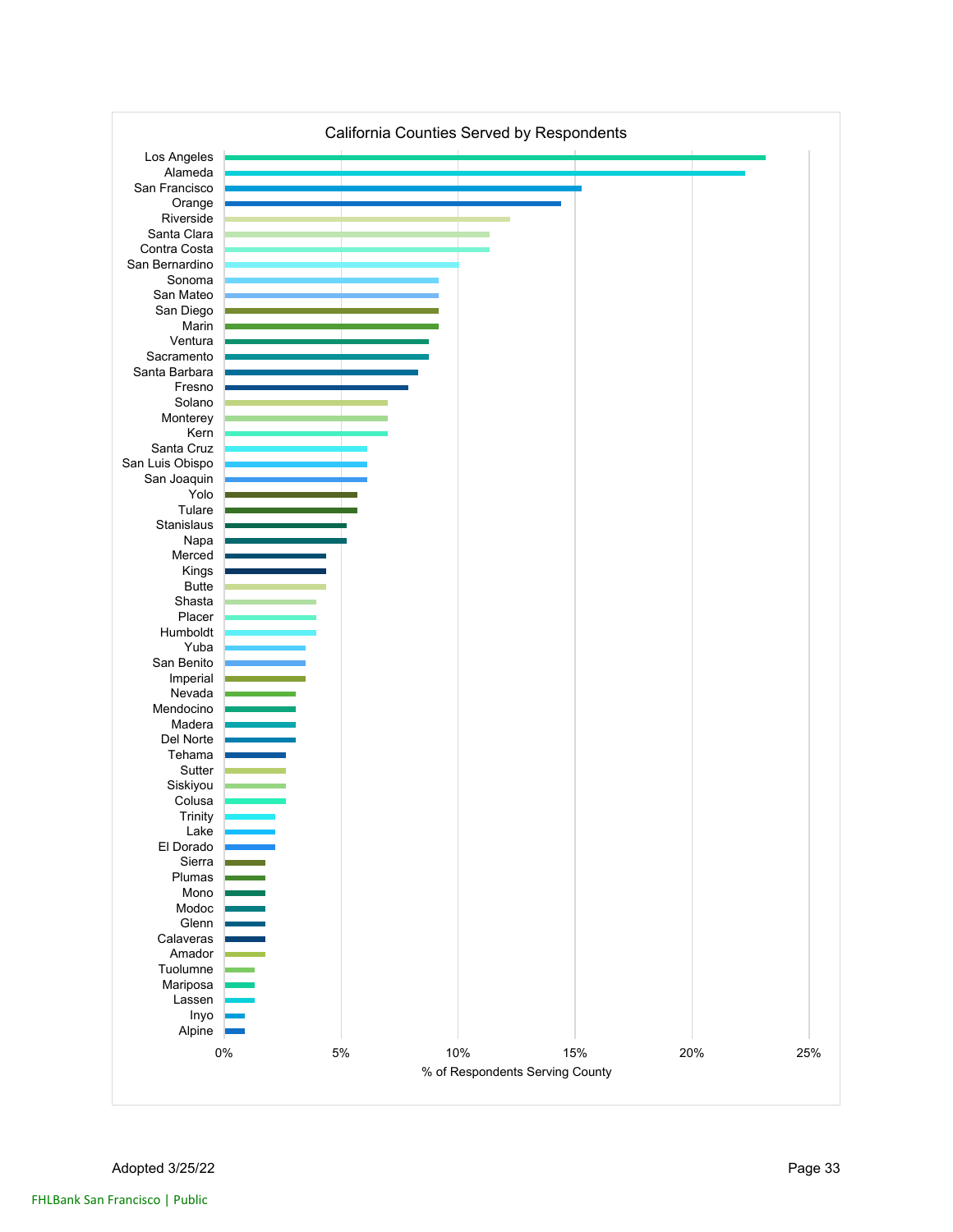

Question 2: Rank the following affordable housing needs in your geographic area by priority.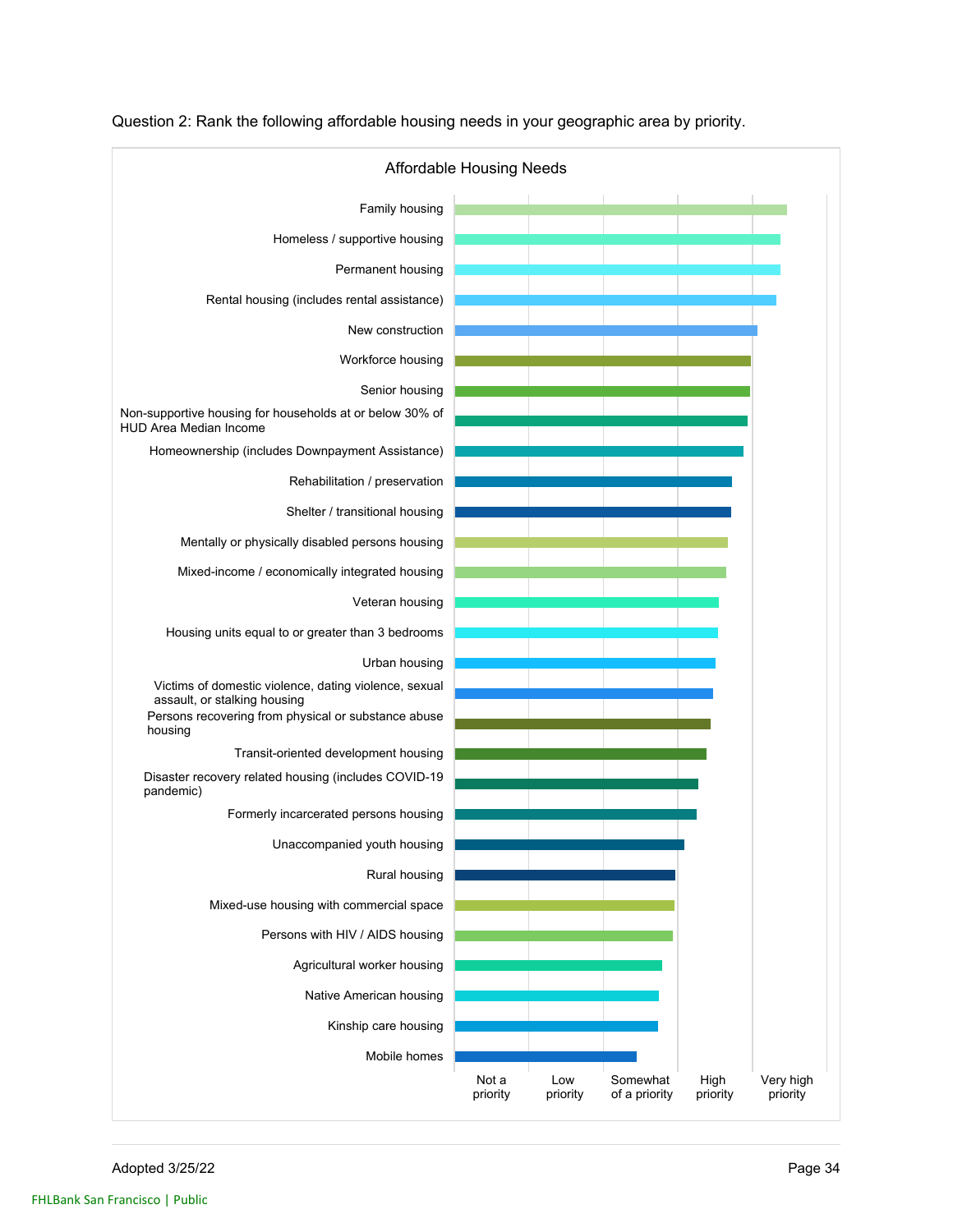

Question 3: What income level has the greatest affordable housing need in your geographic area as a percentage of the HUD Area Median Income? Select one only.

Question 4: Rank the following supportive service needs in your geographic area.

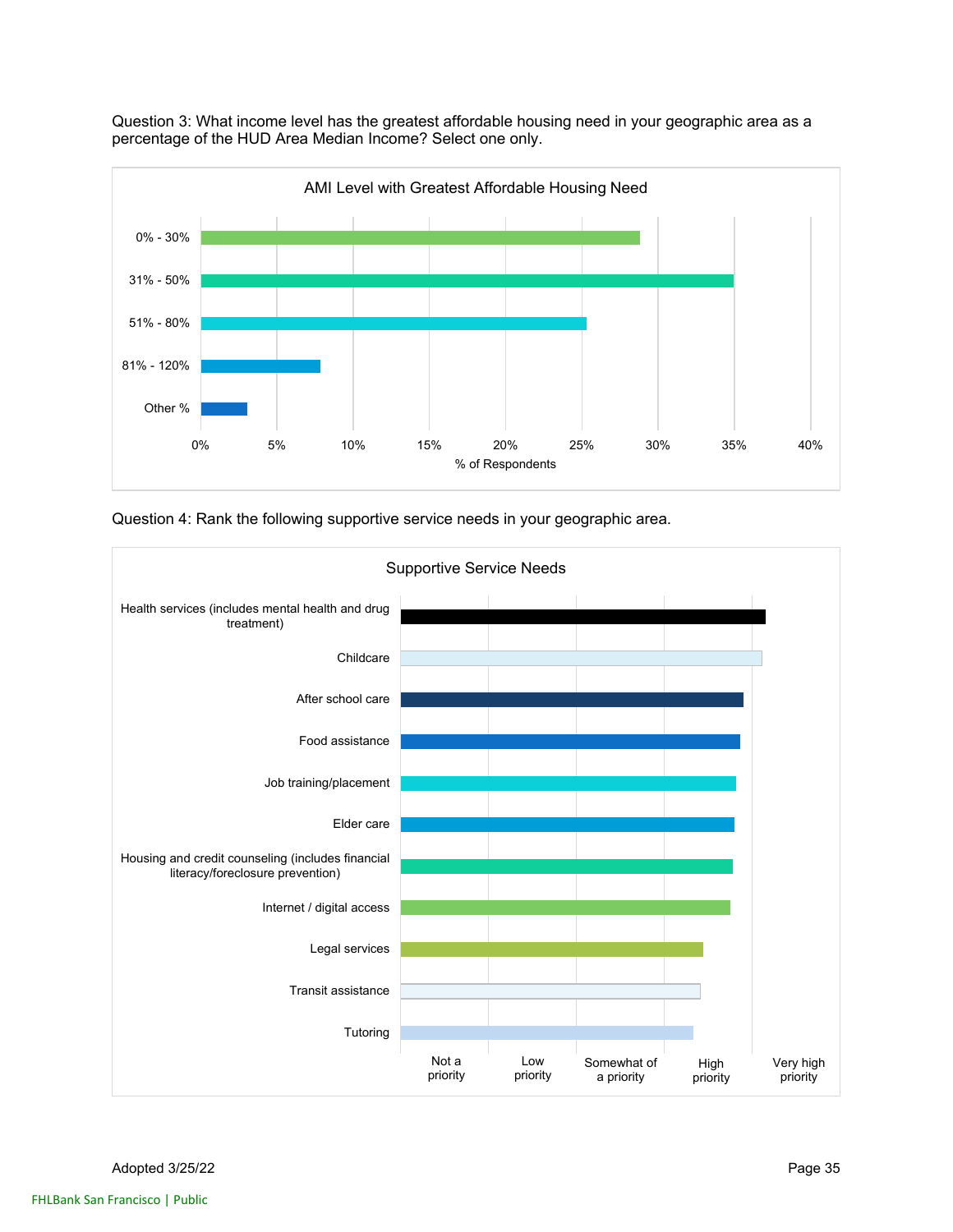Question 5: Rank the following community lending credit needs and market opportunities in your geographic area.



Question 6: Rank the following funding sources for housing and economic development in your geographic area by frequency of use.



Adopted 3/25/22 Page 36